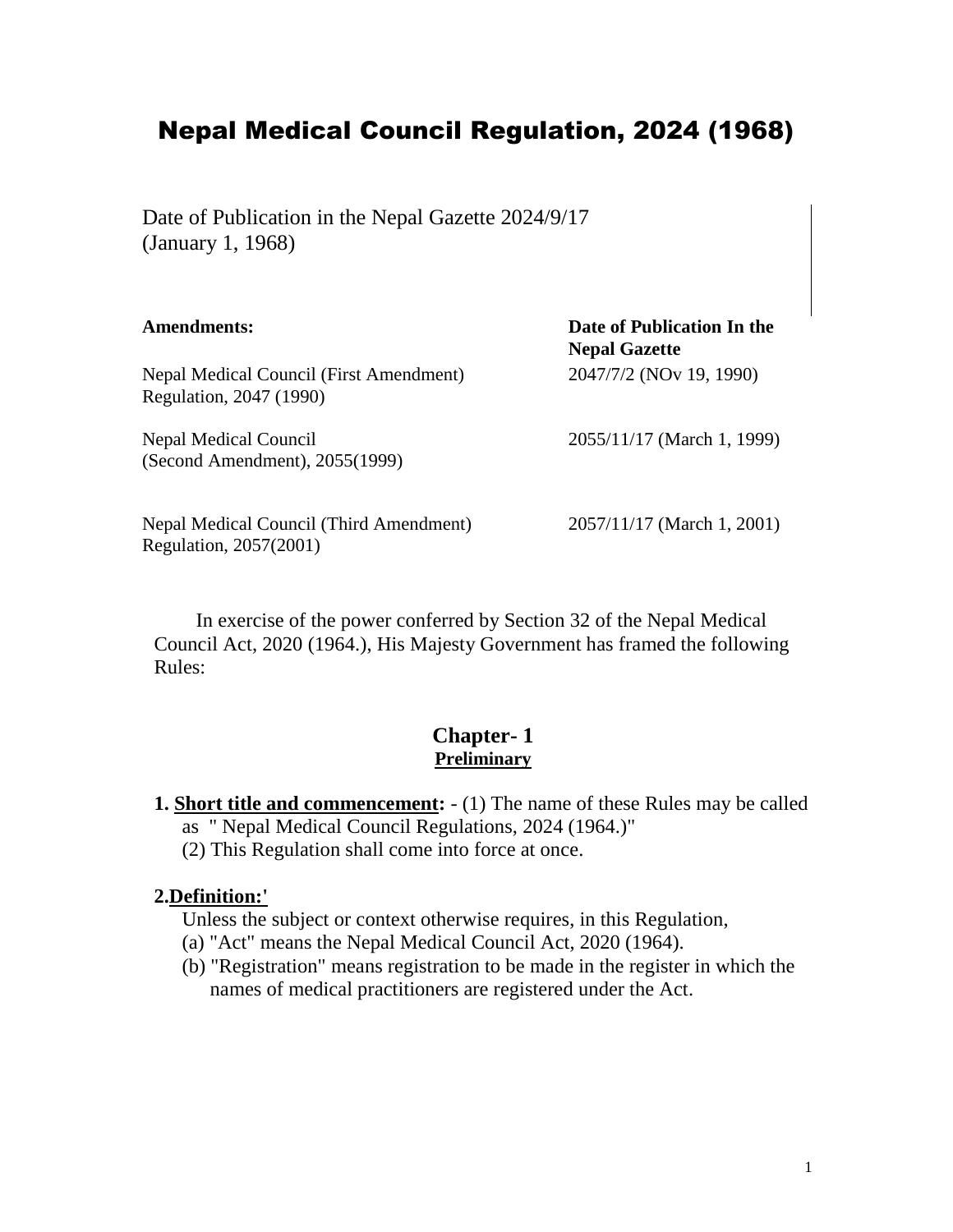- (c)"Permanent registration" means registration to be made under this Regulation.
- (d) "Temporary registration" means the temporary registration to be made pursuant to Sub-sections (2) of Section 14 of the Act.
- (e)"Provisional Registration" means registration to be made for a period of one year.
- (f)"Specialist registration" means registration of the persons who have acquired a Master's Degree or Degree, Diploma in modern medical sciences.
- (g)"Qualification" means the Degree, Diploma, Certificate, license or honors to which His Majesty's Government has granted recognition as per` the Schedule of the Act by His Majesty's Government for registration of name in register.
- ! (h) ……………………..
- (i) "University" means a university established and operated under the prevailing laws with medical faculty or an educational institution equivalent to that.
- -(j) "Faculty" means all department of subjects in which courses of medical sciences are proposed to be conducted or a body established to formulate academic policy on that subject consisting of specialists of that subject

.

<sup>!</sup> Deleted by the Third Amendment

<sup>-</sup> Clause (i) and (j) have been inserted by the Third Amendment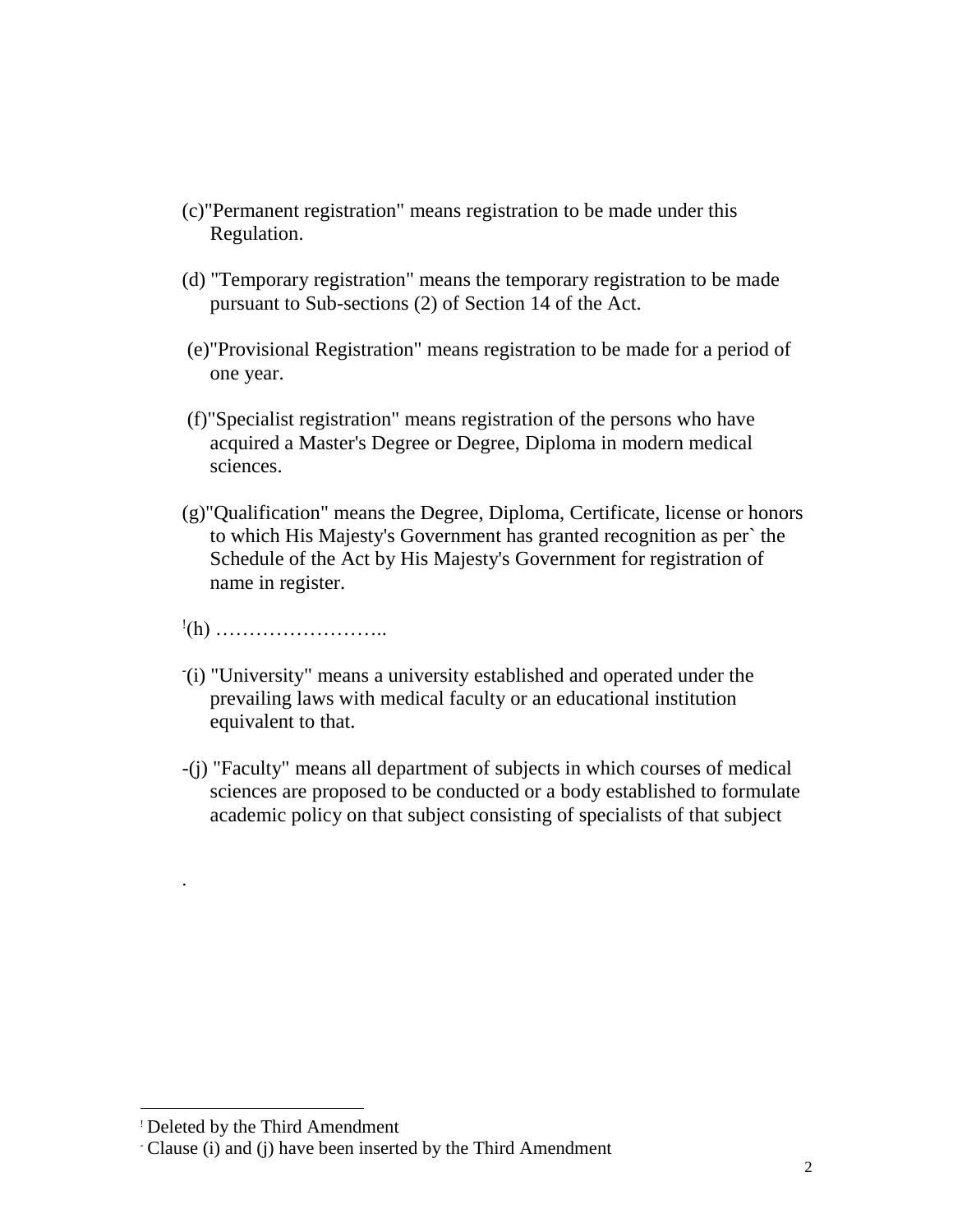## **Chapter 2**

#### **Provision Concerning the Registration of the Name of Medical Practitioner in the Register**

#### **3. Application to be made:**

- (1) A medical practitioner having qualification under the Act is desirous of registering his name shall have to make an application to the.-Council in the format of Schedule-l.
- (2) The applicant should mention in the application pursuant to Subrule (1), under which type of registration he has mentioned to make registration among the following types:
	- (a) Permanent registration, (b) Temporary registration, (c) Provisional registration, <sup>1</sup>(d) Specialist registration,
- (3) While submitting the application pursuant to Sub-rule (1), the applicant shall be required to attach the following certificates and deposit application fee with the application:
	- $(1)$  (a) Original certificate of the Degree, Diploma on the basis of which the applicant has sought to have the registration done and  $\frac{1}{2}$ copy therefore certified by a member of the Council or medical practitioner designated by the Council from among registered medical practitioners: Such original certificate shall be returned after the registration of name or after a decision is taken not to register the name.
	- (b) Applicant's three passport size photographs taken up to six months before the submission of application.

<sup>1</sup> Amended by the Second Amendment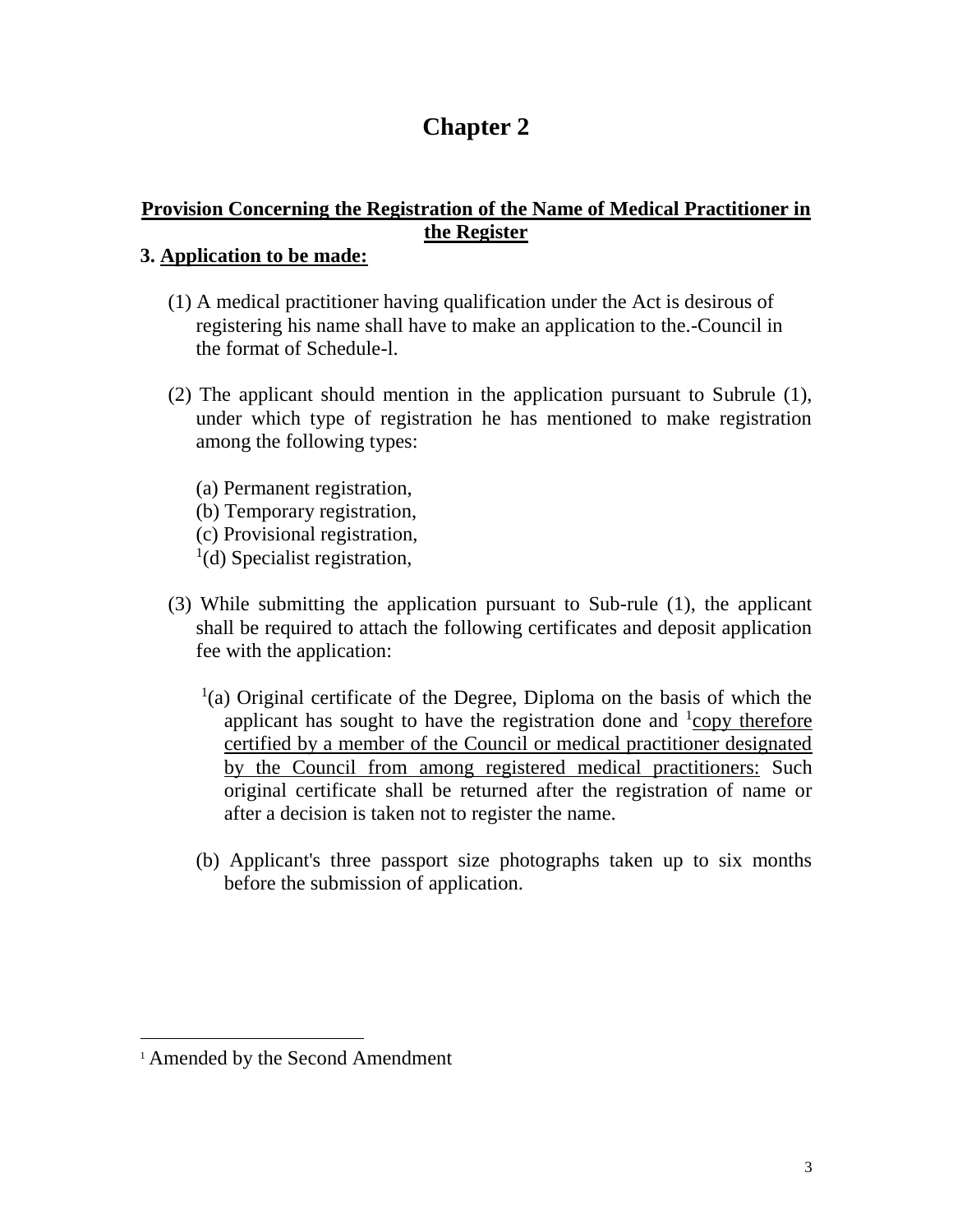- (c) Photocopies of the *deitizenship certificate* and other certificates,
- (d) Letter of covenant under schedule 2 by applicant with his signature promising that he/she shall be loyal to the profession,
- s (e) Original certificate of the degree passed by the applicant at the time of admission to M.B:B.S. or B.D.S. or course equivalent to that and one copy thereof certified by a member of the Council or a medical practitioner designated by the Council from among the registered medical practitioners.
- (f) Other documents prescribed by the Council.

#### **4.Permanent registration:**

- <sup>a</sup>(1) A medical practitioner desirous of being engaged in modern medical profession permanently shall be required to make an application along with the charges as prescribed in schedule -9.
- (2) Registration made by the Nepal Medical Council Preparetory Committee constituted before the formation of Nepal Medical Council shall, unless otherwise cancelled, be deemed to have been registered permanently as per this Regulation.

#### **<sup>a</sup>5. Temporary registration:**

- (1) A Nepalese citizen who has acquired basic educational qualification and completed pre-registration training or internship or house job as prescribed by the Council may make an application to the Council for temporary registration.
- (2) Charges for temporary registration shall be as prescribed in Schedule-9.

<sup>&</sup>lt;sup>q</sup> Amended by the First Amendment

s Inserted by the Second Amendment

<sup>-</sup> Inserted by the Third Amendment

<sup>a</sup> Amended by the Third Amendment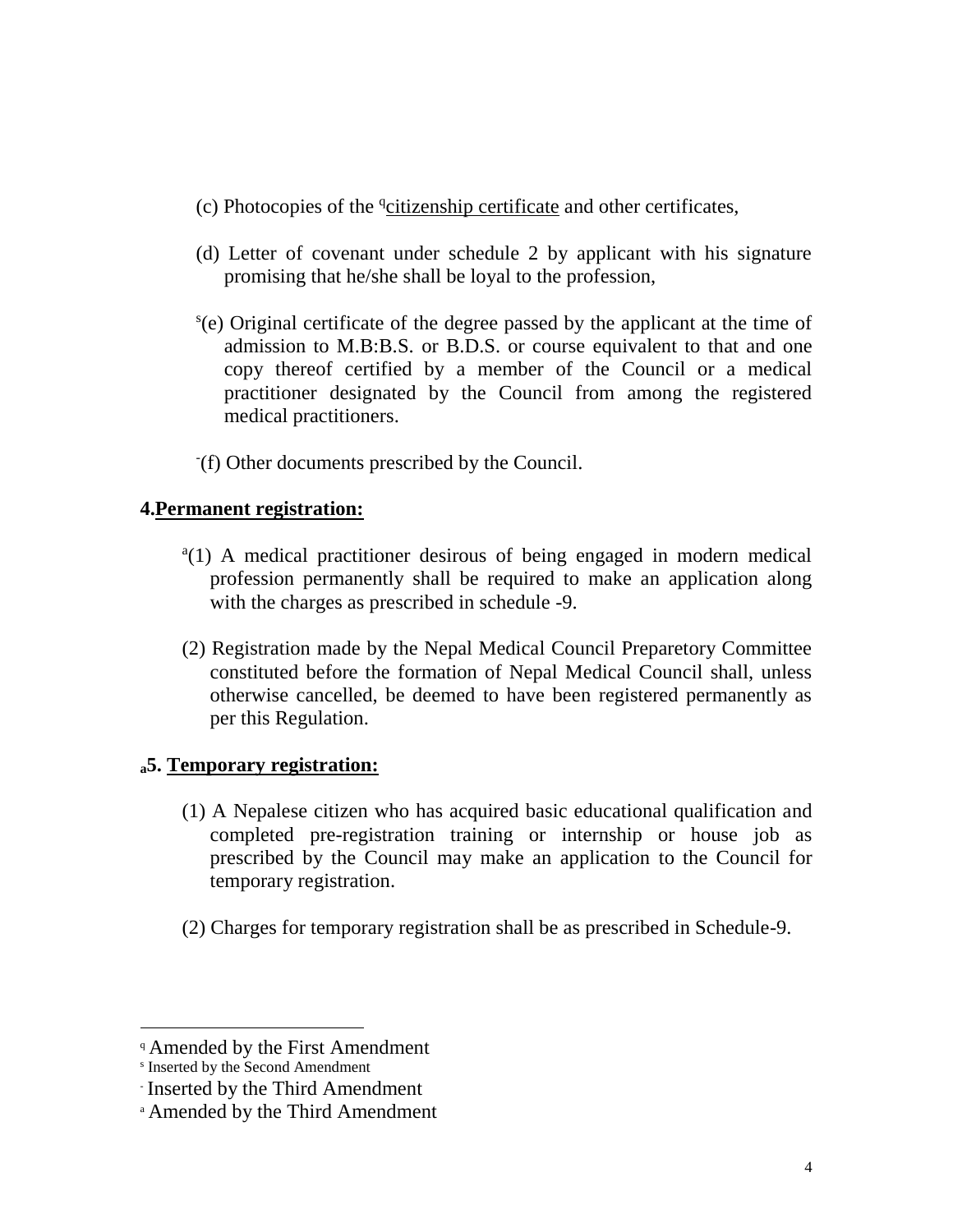(3) Other provisions concerning temporary registration shall be as prescribed by the Council..

#### **6.Provisional registration:**

- $(1)$  Even where a person has not already completed pre-registration training, internship or house job as prescribed by the Council after having acquired qualification as prescribed by the Council, such person shall be required to register the name registered in the Provisional registration book of the Council.
- <sup>a</sup>(2) Provisional registration charges shall be as prescribed in Schedule -9.
- $\cdot$ (3)

 $\overline{a}$ 

(4) Provisional registration holder shall be entitled to work only in the place specified by the Council.

#### **7.Specialist registration:**

- $(1)$  A person who is registered permanently in the Council under this Regulation shall be registered as specialist in theCouncil only if he has obtained the qualification as prescribed by the Council.
- a (2) Specialist registration charges, annual ,fee, renewal fee and delay fee shall be as prescribed in Schedule-9.

## **Chapter- 3 Meeting of the Council and Other Provisions Relating Thereto**

#### **8.Meeting of the Council and procedure thereof:**

(1) The President shall call the meeting of the Council.

<sup>1</sup> Amended by the Second Amendment

<sup>a</sup> Amended by the Third Amendment.

<sup>!</sup> Deleted by the Second Amendment.

<sup>q</sup> Amended by the First Amendment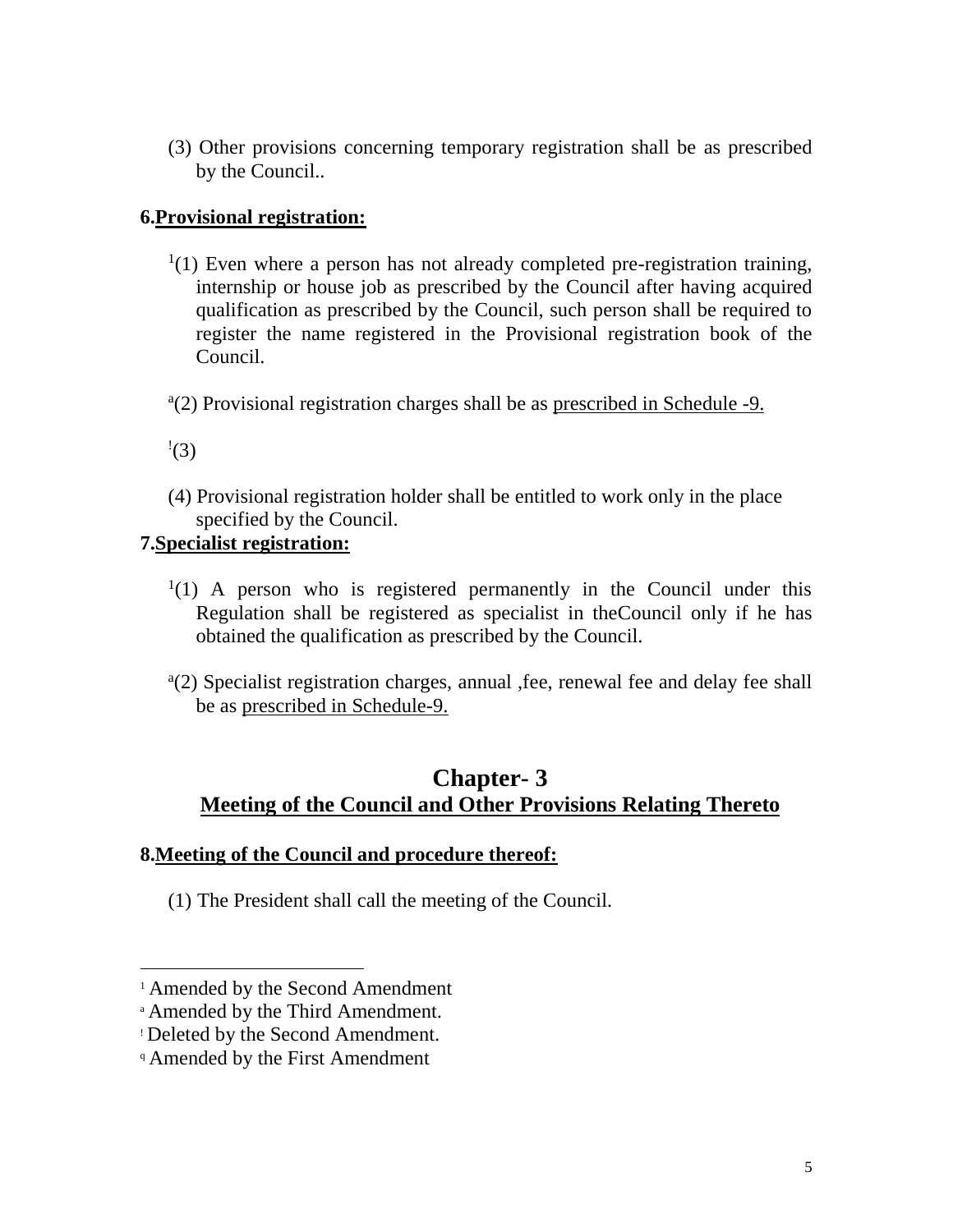- $q(2)$  Generally, the meeting of the Council shall be held six times a year in Kathmandu.
- (3) The Registrar shall send a notice along with agenda and venue of the meeting at least seven days in advance.
- (4) The Vice President shall preside the meeting in the absence of the President and in the absence of both the President and VicePresident a member elected by majority of members so present shall preside the meeting:
- <sup>q(5)</sup> The presence of fifty percent of the total number of members of the Council shall be deemed to have constituted the quorum of the meeting.
- $<sup>1</sup>(6)$  The President may, if he considers it necessary, call a special meeting. If a</sup> special meeting requires to be called a notice at least of 24 hours shall be required to be given and no matter other than the one for which the meeting was called shall be discussed in such meeting.
	- -6(a) If twenty five percent members of the, total number of members request in writing with their signature to the Council enclosing therewith agenda to convene special meeting of the Council, the President shall call the special meeting of the Council within seven days of the receipt of such application.
	- 6(b) If the President fails to call the meeting of the Council within the time limit of sub-rule 6(a), the Vice- President shall be required to call the meeting of the Council within seven days of the expire of such time limit and if the Vice-President too fails to call the meeting, the Registrar shall be required to call the special meeting of the ;Council within seven days of the expire of such time limit.
- (7)A member desirous of having a matter not included in agenda discussed, shall be required to provide a notice in writing to the Registrar at least 3 days in advance of holding of the meeting.

<sup>1</sup> Amended by the Second Amendment

<sup>-</sup> Sub-rule 6(a) and 6 (b) have been inserted by the Second Amendment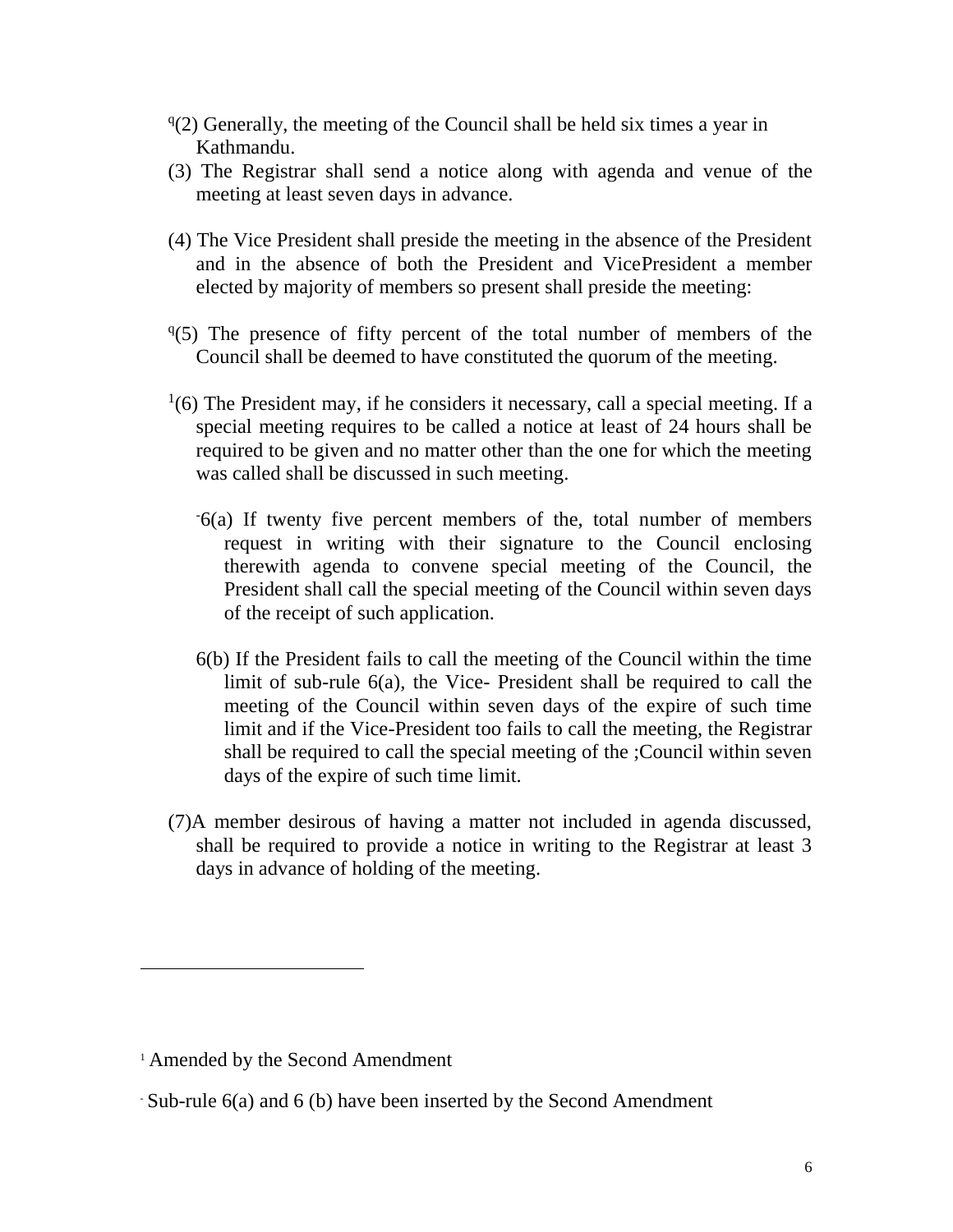- (8) The Registrar shall send the amended agenda pursuant to Sub-rule (7) to all the members at least two days in advance of holding of the meeting.Provided that if all the members of the Council unanimously desires to have an important matter included in agenda for discussion, the President may give permission to put such matter in the discussion notwithstanding, howsoever late the notice has been received.
- (9) If a quorum for a meeting is not constituted even up to half an hour after the time specified for the meeting, such meeting shall stand withheld and such meeting may take place at any time in the place specified by the President within twenty four hour of the withholding of such meeting and quorum shall not be required for the meeting re-held in such a way.
- (10) The Registrar shall provide notice even to the absent members of the meeting called after it was withheld.
- (11) In the absence of unanimous vote on a matter, vote shall be caste in which decision of majority shall prevail.
- (12) The President shall decide whether vote shall be caste by raising hand or by division of voters into for and against or by secret ballet and the President shall declare the result of vote.

<sup>s</sup>Provided that whichever system the majority members present in the meeting of the Council shall ask for shall be adopted accordingly.

- (13) The Council shall have the power to approve, disapprove, approve with amendment or withhold a proposal.
- (14) The President may according to necessity fix time for speech of a member.

<sup>s</sup> Amended by the Second Amendment.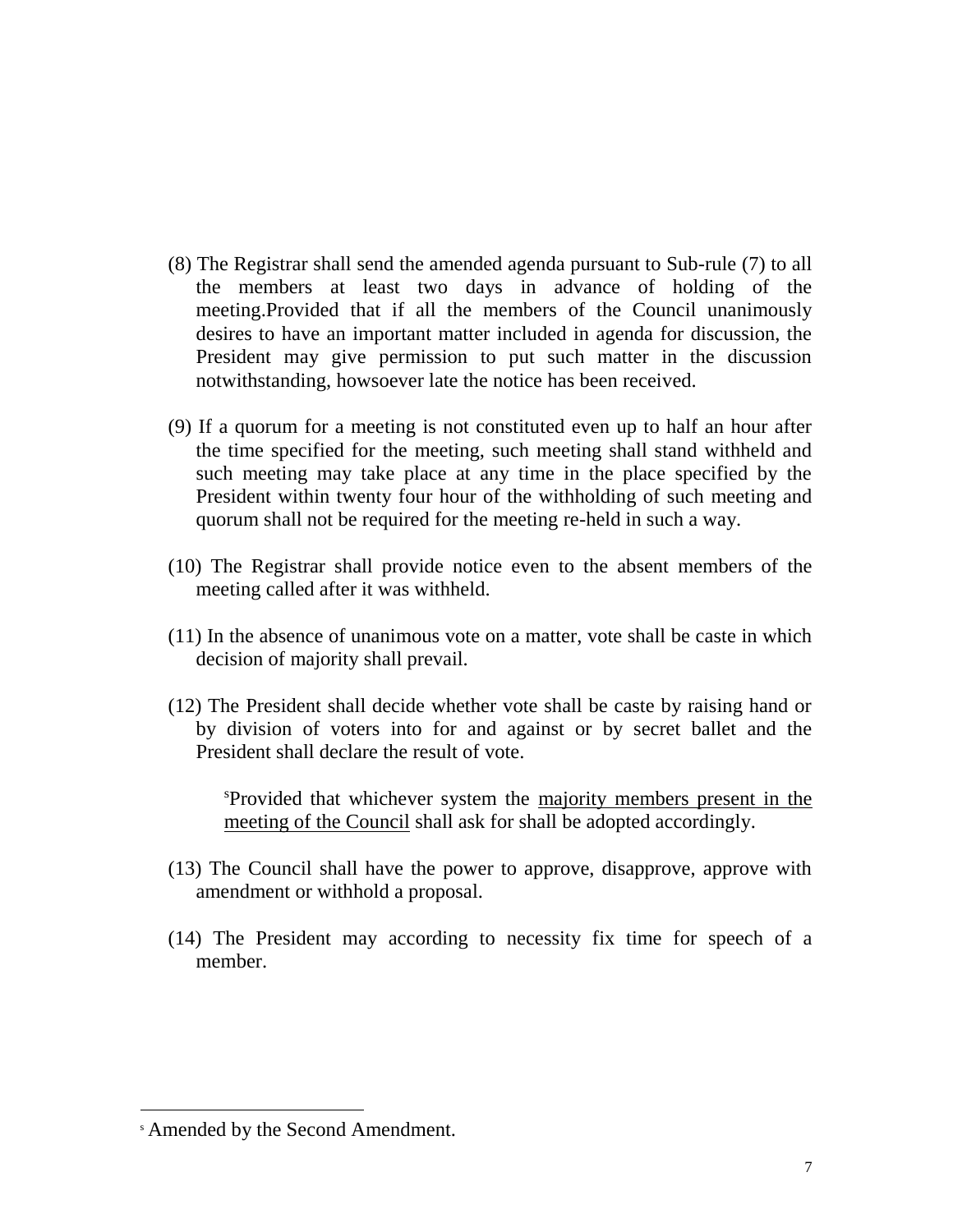- $1(15)$  The Registrar shall send the decision made by the meeting to all members for their notification within forty-eight hours of the meeting.
	- (15a) If any member has comment on the decision so taken, such member shall be required to send his opinion to the Registrar within twentyfour hour of the decision so received pursuant to Sub-rule (15).
	- (15b) If no comment has been received within the time limit of Sub-rule (15a) from members, the Registrar shall record in register the decision so taken in a meeting and shall have it certified by the signatures of the President.
	- (15c) If any, comment has been received from members within the time limit of (15 a), the Registrar shall make necessary consultation with the President as regards such comment and shall act as directed by the President
	- (15d) Procedure set forth in sub-rules (15), (15a), 15(b), and 15(c) need not be applied as regards the matter decided by the Council as urgent.
- (16) All documents relating to the Council shall be under the responsibility of the Registrar. Any member of the Council may inspect or copy such description.
- (17) If the Registrar acts ultravires the policy and direction of the council or willfully commits its attempt's to commit any act causing loss and/or damage to the Council or acquires improper profit by abusing his post or commits attempts, thereof or commits directly or indirectly an act against the interest of the Council or commits any irregular act, the Council may submit a report to His Majesty's Government along with full texts of its own conclusion to dismiss him from his post or to penalize him by punishment.

His Majesty's Government may suspend the Registrar in order to have an inquiry made of the charge made against him.

<sup>1</sup> Amended to Sub-Rule (15) by the Second Amendment and Sub-rule 15 (a), 15(b), 15(c) and 15(d) have been inserted.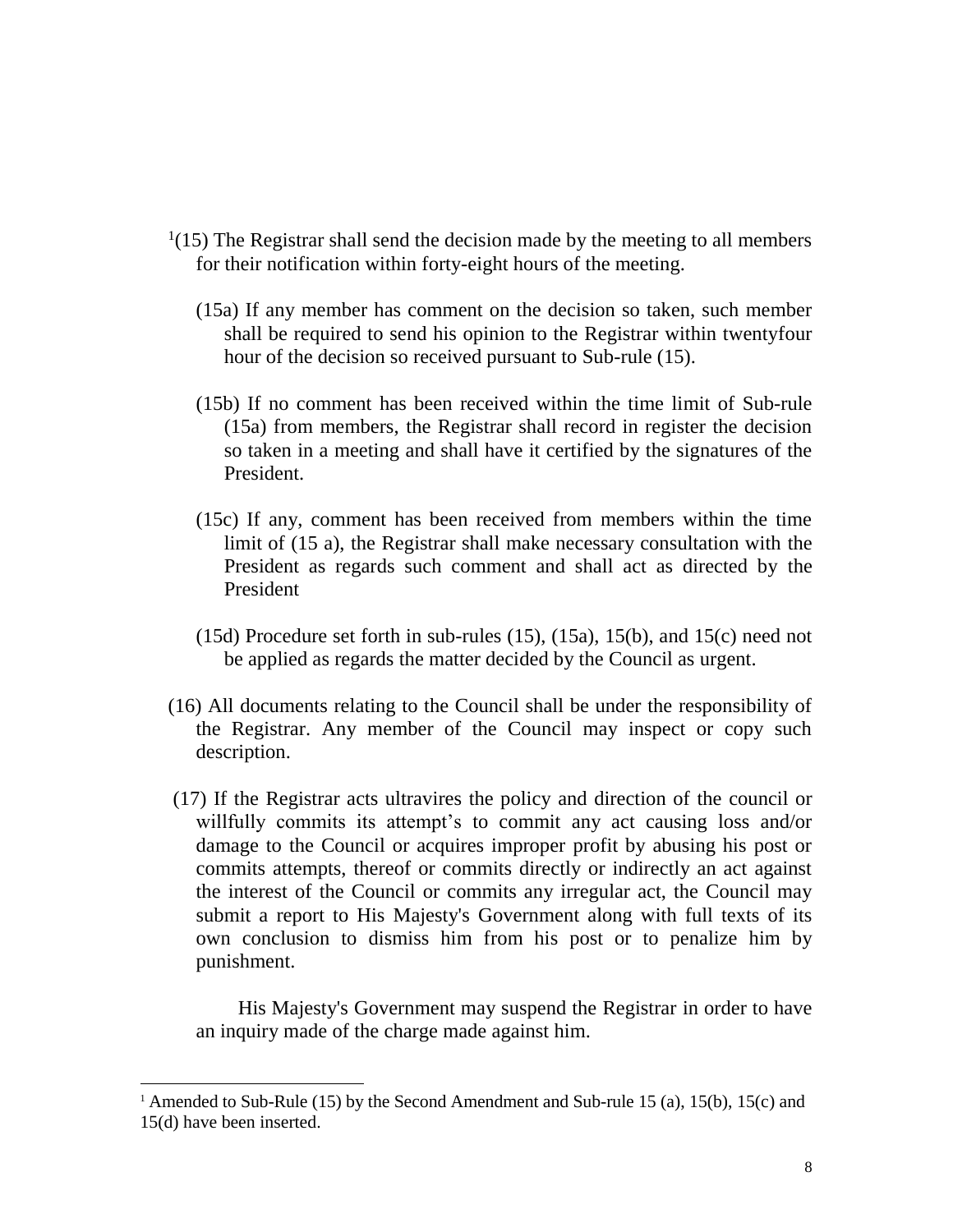#### **!9………………..**

#### **<sup>q</sup>10.Constitution of the Committee and delegations of authority:**

- (1) Pursuant to Section 11 of the Act, the Council may constitute the following Committees and delegate the.. authority conferred upon it by the., Act and this Regulation to such -committees to be exercised under its control and inspection.
	- (a) Registration Committee,
	- (b) Qualification Fixation Committee, (Equivalence Committee)
	- (c) {Professional Ethics and Health Committee,
	- (d) Education Committee.
- (2) In addition to the Committees pursuant to Sub-rule (1), the Council may, if it considers necessary add other two Committees.
- (3) The powers, functions and duties of the Committee constituted pursuant to Sub-rule (1) and (2) shall be as provided for in the Bylaws.
- (4) The Council may designate members according to necessity at least three , to five on the Committee constituted pursuant to Sub-rule (1), provided that a dental practitioner's shall be represented to the Committee.

## **!11……………………**

#### **<sup>q</sup>12……………………**

l

**13. Terms and condition of the service of the employees of the Council:** The terms and conditions, allowance of the Registrar and

<sup>!</sup> Repealed by the First Amendment.

<sup>&</sup>lt;sup>q</sup> Amended by the Second Amendment.

<sup>-</sup> Inserted by the Third Amendment.

<sup>!</sup> Deleted by the Third Amendment

**P** Deleted by the First Amendment.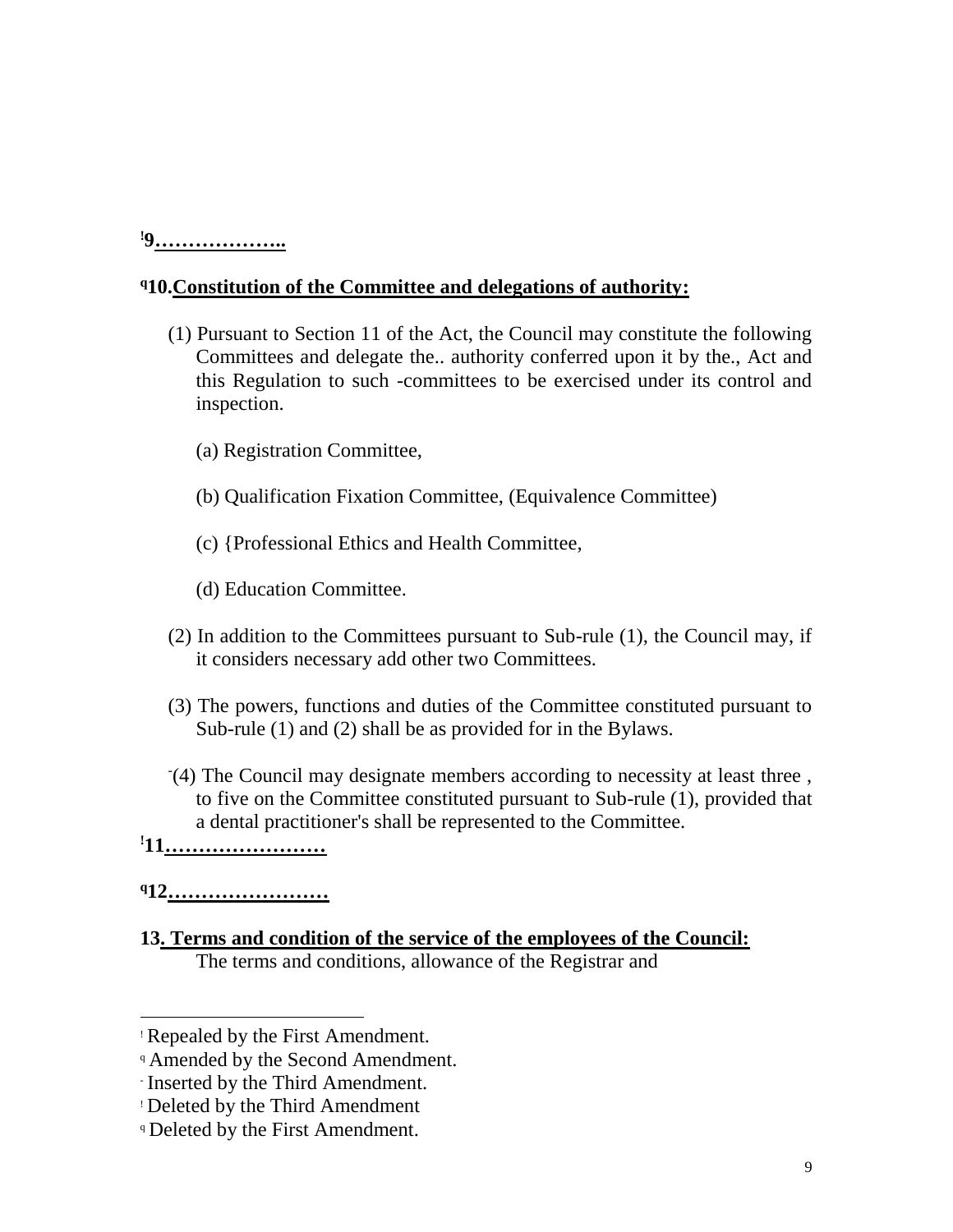other staff of the Council shall be as prescribed in the Bye-laws to be framed by the Council.

#### **-13.a Functions, duties and powers of the President:**

Subject to theprovision of the Act and Regulation, the functions, duties and power of the Chairman shall be as follows:

- (a) To determine priority of the matters to be discussed in the meeting of the Council,
- (b) To monitor or cause to be monitored °or evaluate or cause to be evaluated the project and programme operated by the Council and to provide necessary direction in relation thereto,
- (c) To conduct the acts and action of the Council systematically, effectively and continually.
- (d) To carryout or caused to be carried out other works directed by the Council.

#### **13.b Functions duties and powers of the -Vice-President:**

Subject to the Act and this Regulation, the Vice-president shall discharge the functions, duties and exercises the powers of the Chairman in the absence of the Chairman.

#### **14. Functions and duties of the Registrar:**

 $\overline{a}$ 

In addition to thefunctions, duties and powers provided for in this Regulation elsewhere, the functions and duties of the Registrar shall be as follows:

- (1)To submit application filed by medical practitioner for registration to the Committee to be formed under this Regulation for proceeding,
- (2) To keep under his responsibility medical practitioner's registration

<sup>-</sup> Rules 13(a) and 13(b) have been inserted by the Second Amendment.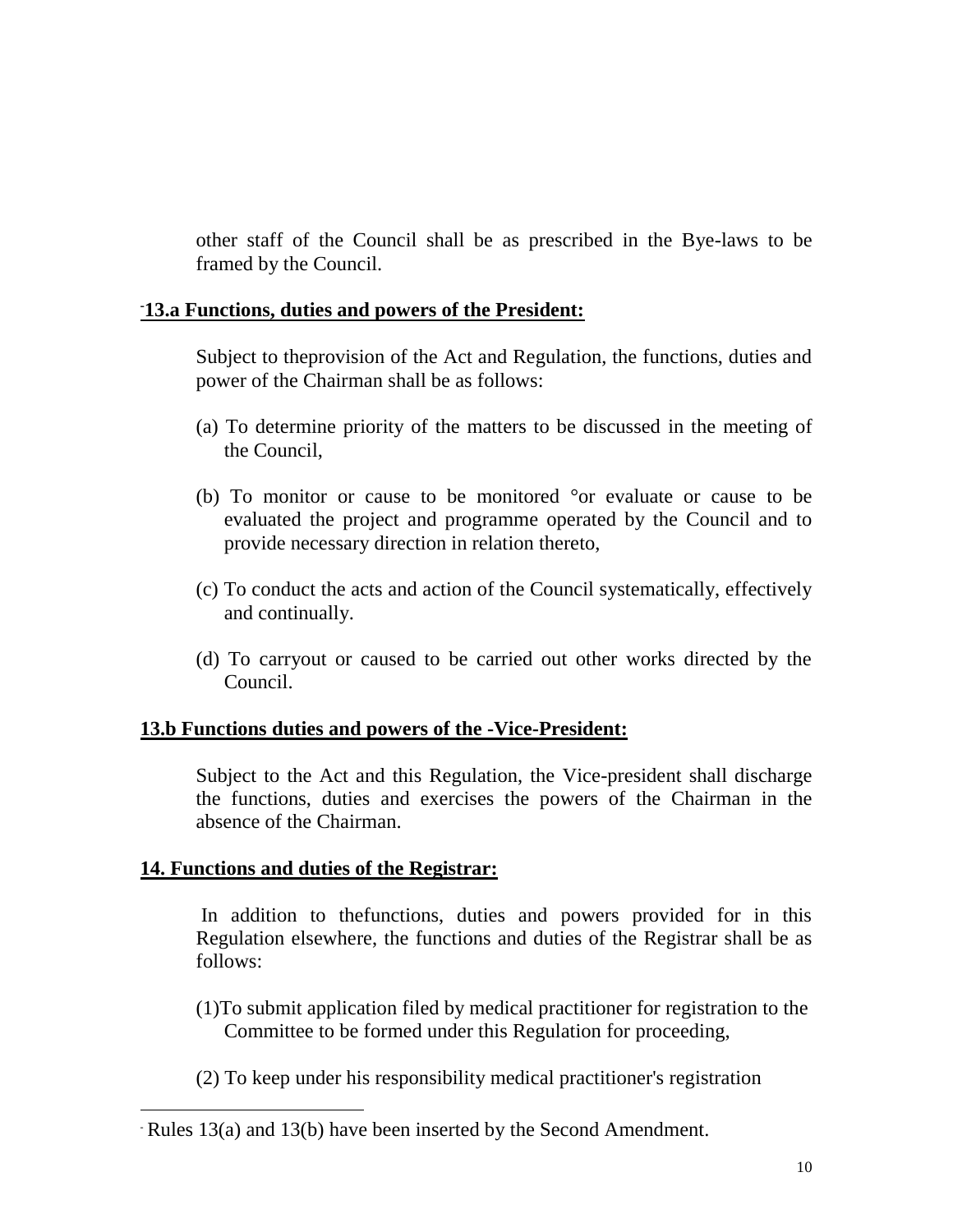register,

- (3) If somebody's name is found to have been omitted in name list or a notice thereof is received from somebody, to make changes according to necessity,
- (4) To carry out the act as Treasurer of the `Council,
- (5)To submit to the Council for appointment, promotion of and departmental action against an employee of the Council,
- (6) To discharge daily internal administration of the Council being responsible to the Council,
	- <sup>a</sup>6(a) to formulate annual programme and plan of the Council and submit the same to the Council within the end of the month of Phalgun of every year,
	- 6(b) To implement budget, plan and programme approved by the Council,
	- 6(c) To act as a liaison officer between the Council and the medical practitioners registered in the Council,
	- 6(d) To do and cause to be done other works as directed by the Council,
- (7) To do other act specified by His Majesty's Government with prior consultations of the Council,

#### **#15. Registration book:**

- (1) For the purpose of registration of the name of medical practitioner as permanent, temporary, Provisional and specialist a separate register book of permanent temporary, Provisional and specialist registration respectively shall be maintained in the format of Schedule 3,4,5 and 6.
- (2) The registration book under sub-rule (1) may be maintained in both the

<sup>&</sup>lt;sup>a</sup> Clauses  $6(a)$ ,  $6(b)$ ,  $6(c)$  and  $6(d)$  have been inserted by the Second amendment.

<sup>#</sup> Amended by Second Amendment.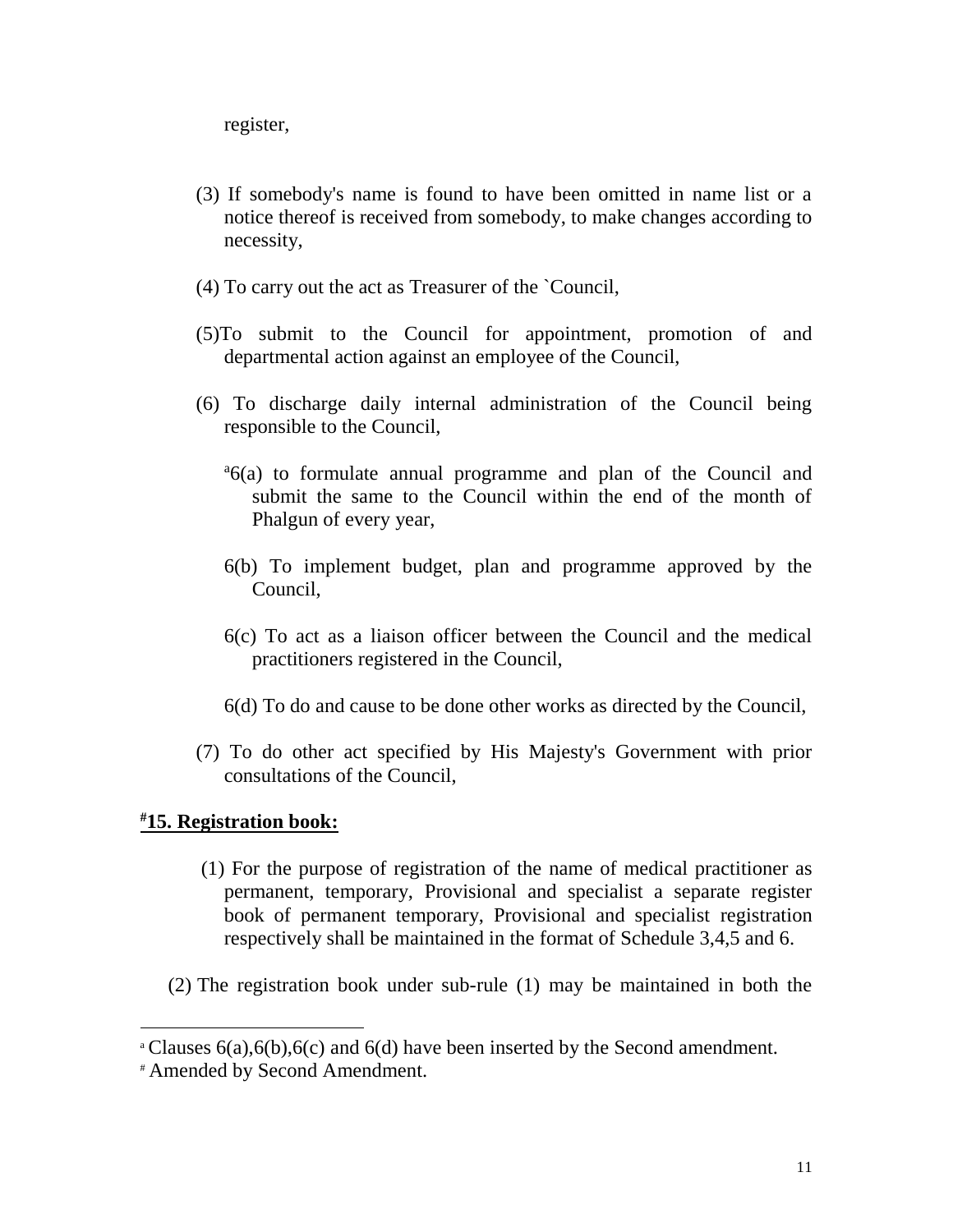Nepali and English languages. Registration shall be made in the Nepali language register-in the order of first letter of name and in the English Language register in the order of first letter of surname.

#### **#16: To Publish registration list**:

- (1) The Council shall publish the name registration list of the medical practitioners registered every year in the Council.
- (2) The Council shall up to date in every four year the name registration list published pursuant to Sub-rule (1) and publish the same.
- s (3) Notwithstanding anything contained in Sub-rule (1) and (2) the name of Provisional registration holder and registered foreign medical practitioner s shall not be included in the name registration list.

#### **<sup>q</sup>17:……………………….**

#### **18: Provision concerning removal of name- from register and reregistration**

- (1) If any registered medical practitioner desires to have his name removed from the register, may remove his name by submission of an application. Provided that even after he has made application an action may be taken under the Act and Rule and his name, may be removed from the register for as punishment.
- (2) A medical practitioner who has been so removed his name by submission of an application may re-register his name upon payment of fee.
- (3) Where a medical practitioner whose name is removed under the conditions under sub-section (2) of Section 13 of the Act, desires to reregister his name by submission of an application, his name shall be registered upon receipt of full fee as per rule from him.
- (4) A medical practitioner whose name is removed by the Registrar pursuant to sub-section (1) of Section 17 from register may apply for registration of his name after two years of removal of his name by promising that he would reform his character. The Council also may, after considering his offence or conduct and whether he has improved

l

<sup>#</sup> Amended by Second Amendment.

<sup>s</sup> Amended by the Third amendment

<sup>q</sup> Deleted by the Second Amendment.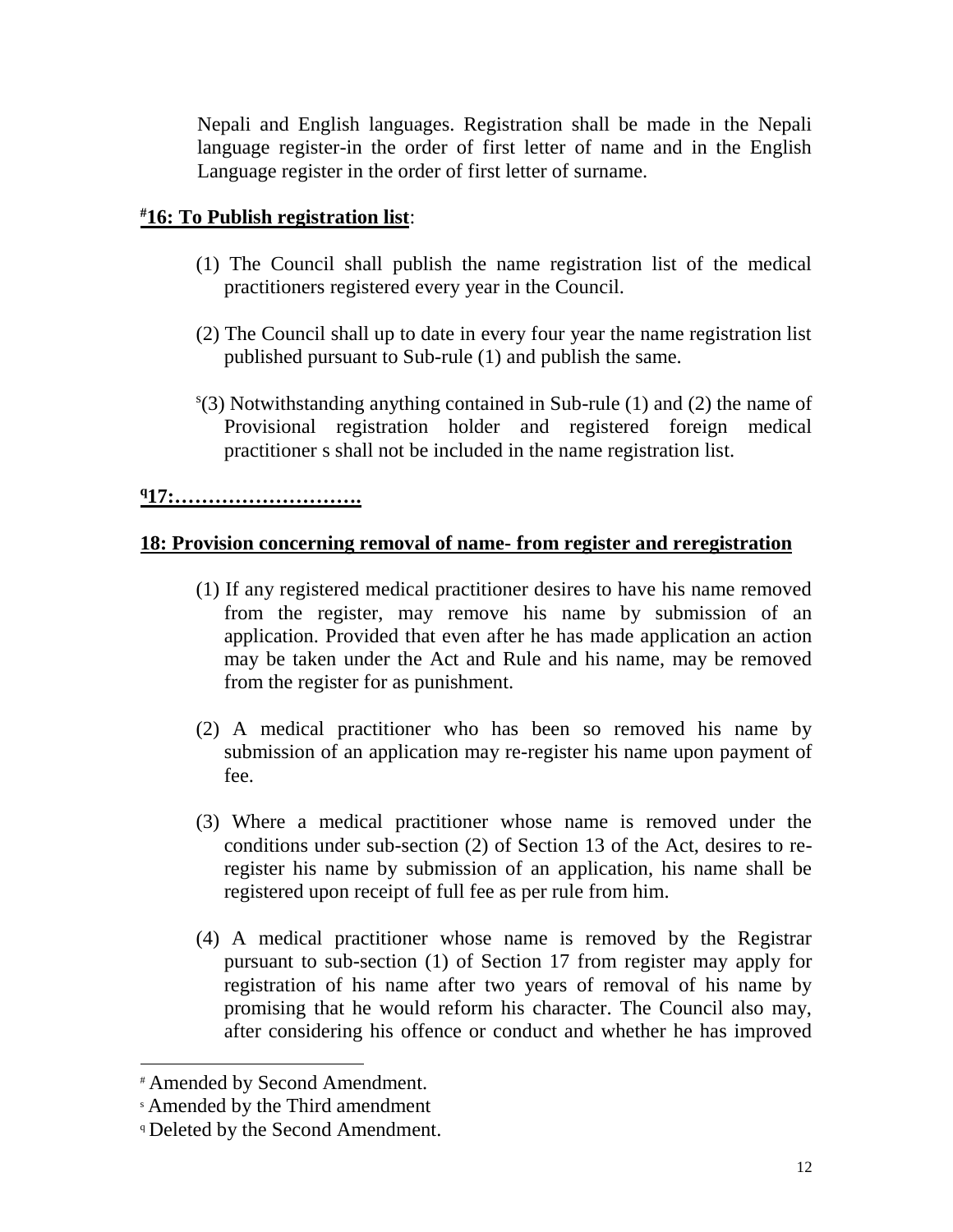his conduct or not and whether he can improve conduct or not may decide to register his name and if a decision is taken to register his name, his name shall be registered by taking full fee as per rule.

(5) If the application made pursuant to Sub-rule (4) is not accepted an application may be given again upon expire of one year.

#### **19. Action to be taken upon resignation by the member of the Council or upon vacant of the Post:**

- # (1) If a member of the Council desires to resign from his post, resignation nay be tendered in the case of` an elected member to the Chairman and in the case of a nominated member to His Majesty's Government through the Chairman.
- (2) If the position of a member becomes vacant by his resignation or upon his death or disqualification attached for member pursuant to the Act, the vacant post shall be filled up as soon as possible by application of the method by which he had acquired his membership of the Council.

#### **20. Fund of the Council and operation thereof:**

- (1) The Following amount shall credited to the Fund of the Council:
	- (a) Amount received to the Council by application fee;
	- (b) An unconditional amount cash, or kind provided by any association or person to the Council on the Condition that it will not contravene the policy and objective of the Council,
	- (c) Amount raised by Council by publication and sale of a book, "booklet,
	- (d) Grant received from His Majesty's Government and
	- (e) Amount received from other sources.

Provided that the Council shall obtain approval of His Majesty's Government before obtaining financial assistance from non-Nepalese citizen, foreign government or international union association and the amount so received shall be expended for the work for which it was received.

<sup>#</sup> Amended by Second Amendment.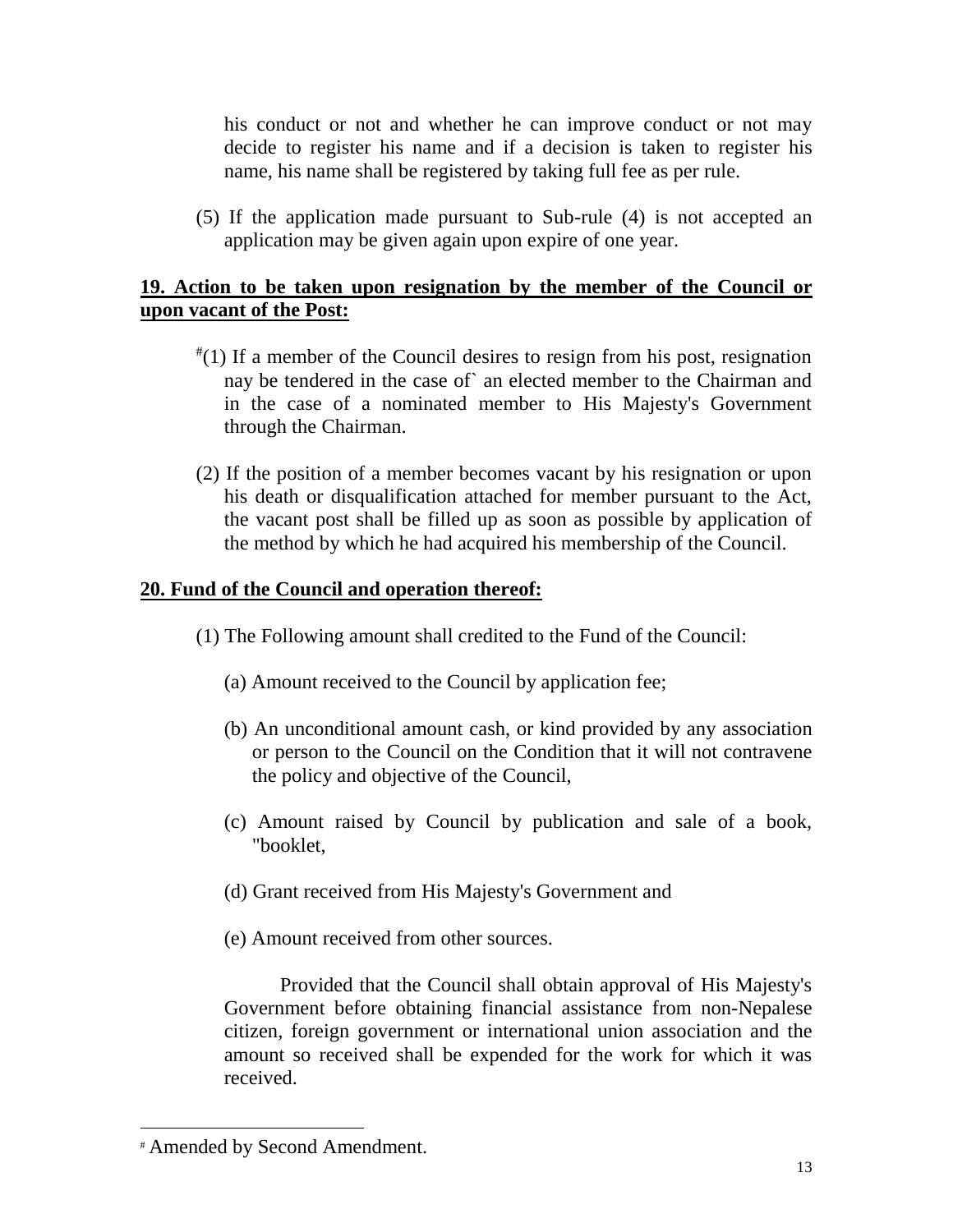(2) The Fund of the Council shall be operated as provided for By-laws.

#### **<sup>q</sup>20a Criteria for granting recognition to a medical college by the Council:**

- (1) For the purpose of Clause (a) of Sub-Section (1) of Section 7a of the Act, a medical college shall be required to complete the following basic standard and infrastructures: -
- (a) If the medical college is to be operated by non-governmental or private sector, it must have been established and registered as per the prevailing laws,
- (b) Medical college and teaching hospital established in the same place or established in a place convenient to each other,
- (c) Must have obtained affiliation from a university,
- (d) In order to operate bachelor level courses in medical or dental subject the following educational and physical infrastructure to be completed:
	- (1)Arrangement must have been made for adequate teacher, educational material, instrument, equipment in anatomy, physiology, pathology, pharmacology, microbiology, biochemistry department and community medicine .department
	- (2) 'Must have arrangement for adequate educational, administrative and residential buildings,
	- (3) Must have established library relating to medical subject,
	- (4) A medical college proposed to conduct medical courses of bachelor level must have at least 75 ropanies of land under its ownership and medical college proposed to conduct dental course of bachelor level must have at least 40 ropanies of land under its ownership,
	- (5)To conduct M.B.B.S. courses, there must have an arrangement of a running hospital of three hundred beds, and to conduct dental course, there must have an arrangement of a running general hospital of 100 beds with specialist service at least of three subjects in dental disease including twenty five dental chairs,
	- (6) Must have prepared a pre-plan of construction and ,expansion of

<sup>q</sup> Rule 20 a has been Amended by the Third amendment and Rules 20b, 20 c 20d, 20e 20f and 20g have been inserted by the same Amendment.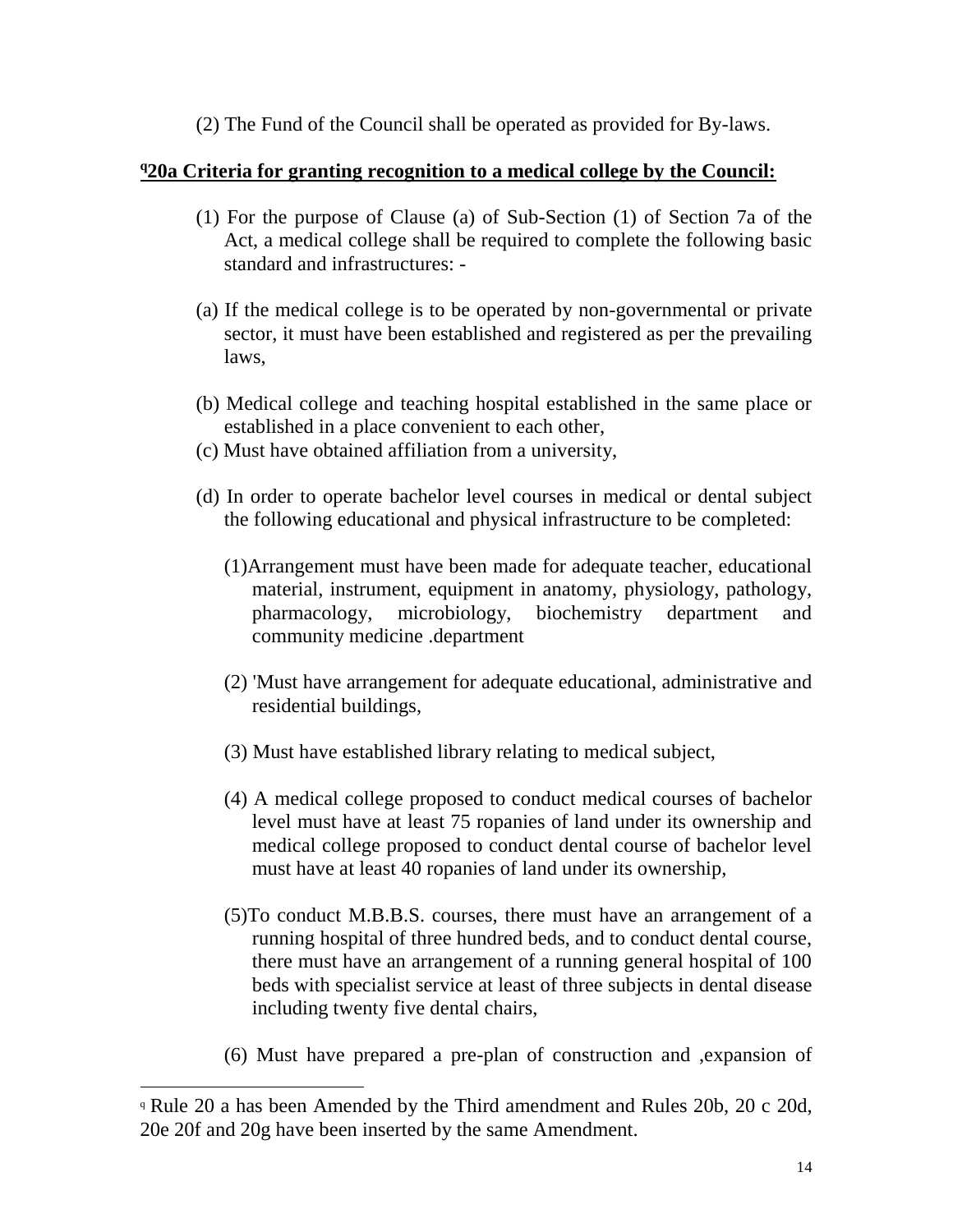educational administrative and teaching ,hospital and residential buildings.,

- (2) Prior to the conduction of a master's courses of medical or dental subject of medical science, the first group of students of medical or dental courses of bachelor level shall be required to be conducted and completed the courses thereof.
- (3)The Council may, by framing By-laws provide for provisions concerning teacher, educational material, equipment, instrument, hospital as required and other necessary infrastructures for qualitative education in medical or dental college.
- (4) A medical or dental college must have completed the infrastructure and criteria set forth in this regulation prior to the starting the proposed courses and the institution that conducts medical college must gradually and orderly develop infrastructures as prescribed by the Councul,

#### **20b. Inspections:**

- (1) The Council shall form separate inspection teams of specialist inspectors for development of infrastructure, monitoring and evaluation of qualitative medical education and inspection of examination.
- (2) The Council may designate according to necessity, three to seven inspectors to the Inspection Committee formed under sub-rule (1).
- (3) It shall be the duty of a medical college so concerned to assist the Inspection Committee and make available all the description requested by the team.
- (4) The Inspection Committee shall be required to prepare and submit inspection, monitoring and evaluation report to the Council within seven days of the inspection in the format of schedule-7.
- (5) For inspection of examination pursuant to section 21 b. of the Act, the concerned medical college shall be required to send a notice in writing to the Council immediately after the date for university level annual examination is fixed.

#### **20c. Operation of course and recognition:**

(1) On the basis of the inspection report submitted by the inspection team pursuant to sub-rule (4) of Rule 20, the Council shall specify the maximum number of students that can be admitted by the college and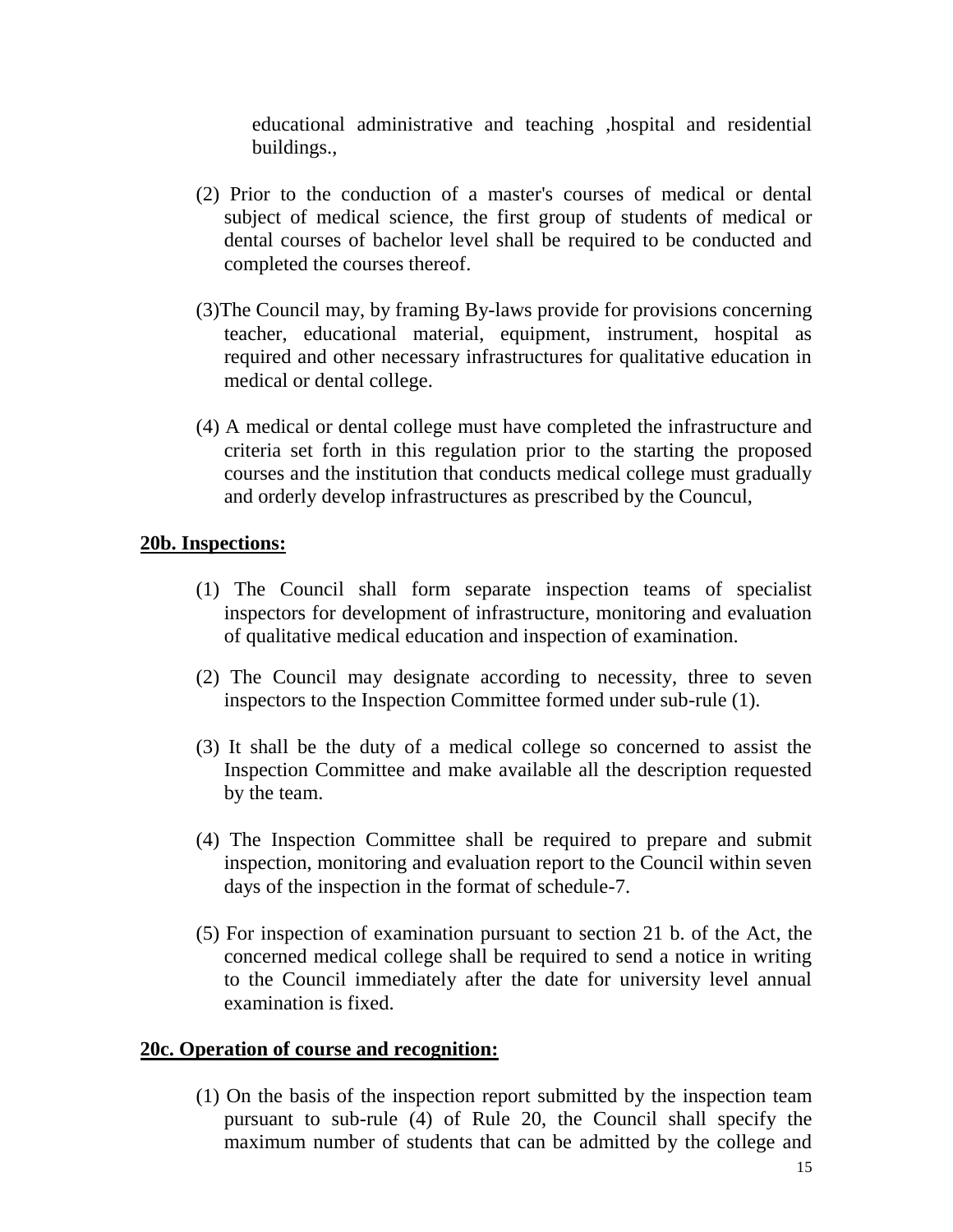may grant a trial recognition for a period of one academic year.

- (2) A.College which has received a Provisional recognition shall be required to be inspected such college by the Council and renew trial recognition and number of admission of student prior to the admission of students every year.
- (3) The Council may grant full recognition for a particular period to the concerned medical college, which has already produced student of first group after it has received trail recognition.
- (4) The Council shall periodically make available to His Majesty's Governments concerned medical college and' the university with which such college affiliated, the inspection report submitted by an inspection team pursuant to sub-rule (4) of Rule 20b to the Council and the decisions taken by the Council on the basis of,such report.

#### **20d. Recommendation for revocation of the approval for conduct of medical college:**

- (1) If a medical college to which the Council has granted recognition fails to complete the standard and infrastructure within the period specified by the Council or if the Provisional or full recognition of such medical college is revoked, the Council shall recommend to His Majesty's Government to revoke the approval given to operate such medical college by His Majesty's Government,
- (2) Notwithstanding anything contained in sub-rule (1), the Council shall, before making a recommendation for revocation of the approval of medical college require a clarification from the medical college by providing a proper time for why a recommendation should be made on the basis of the inspection report submitted by the inspection team to His majesty's Government to revoke approval given to operate such medical college by His Majesty's Government.
- (3) If the college does not present the clarification so asked by the Council. I under sub-rule (2) or the clarification so presented is not found satisfactory, the Council may, on the basis of the inspection report, recommend along with its decision, to His Majesty's Government, to revoke the approval stating that such medical college is not appropriate to conduct.
- (4) Upon receipt of the recommendation submitted pursuant to sub-rule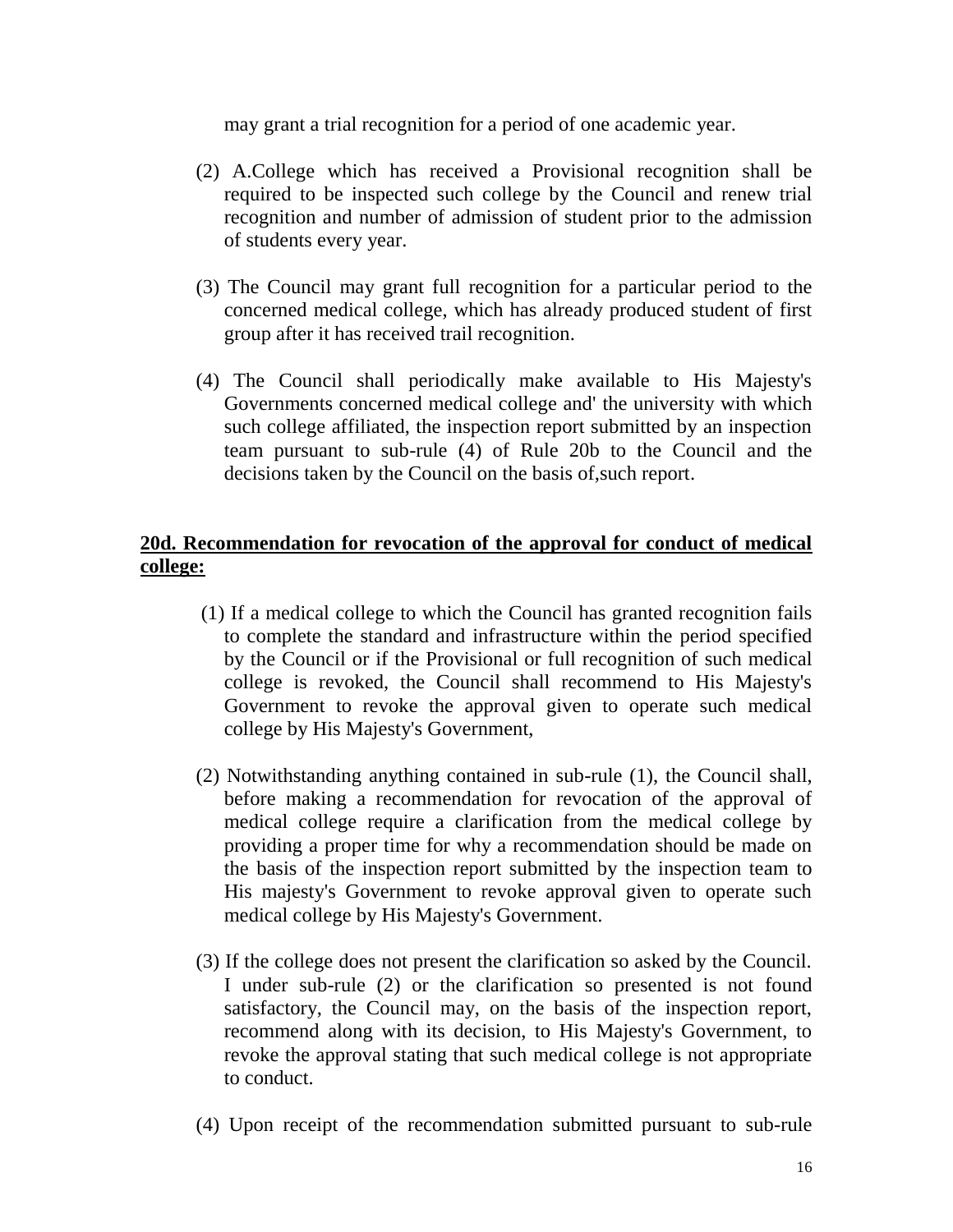(3),. His Majesty's Government may seek further clarification from the concerned medical college by providing a proper time and may,after considering, the clarification so received, if any, and conducting an investigation if such investigation is required, revoke the approval of such medical college on the basis also of such investigation.

#### **20e. Examination for registration certificate: (Licensing examination)**

- (1) For the purpose of clause (d) of sub-section (1) of Section 7a. of the Act, the Council may conduct an examination for registration certificate.
- (2) The examination for registration certificate under sub-rule (1) may be conducted in the following one or more methods: -
	- (a) Written examination,
	- (b) Practical examination, and
	- (c) Interview.
- (3) Fee for examination for registration certificate shall be as prescribed in Schedule -9.
- (4) Other , provisions concerning examination for registration certificate shall be as prescribed by the Council.
- (5) Subject to the Act and other provisions of this Regulation, the name of the medical practitioners who have passed the examination for registration certificate shall be registered.

#### **20 f. Special Examination:**

- (1) For the purpose of Section 21d. of the Act, the Council may conduct special examination on, the basis of the prescribed curriculum.
- (2) In the special examination, written examination shall be compulsory and the Council may in the special examination according to necessity, conduct practical examination, interview and other types of examination.
- (3)Special examination fee shall be as prescribed in Schedule-9.
- (4) Other provisions concerning special examination shall be as prescribed by the Council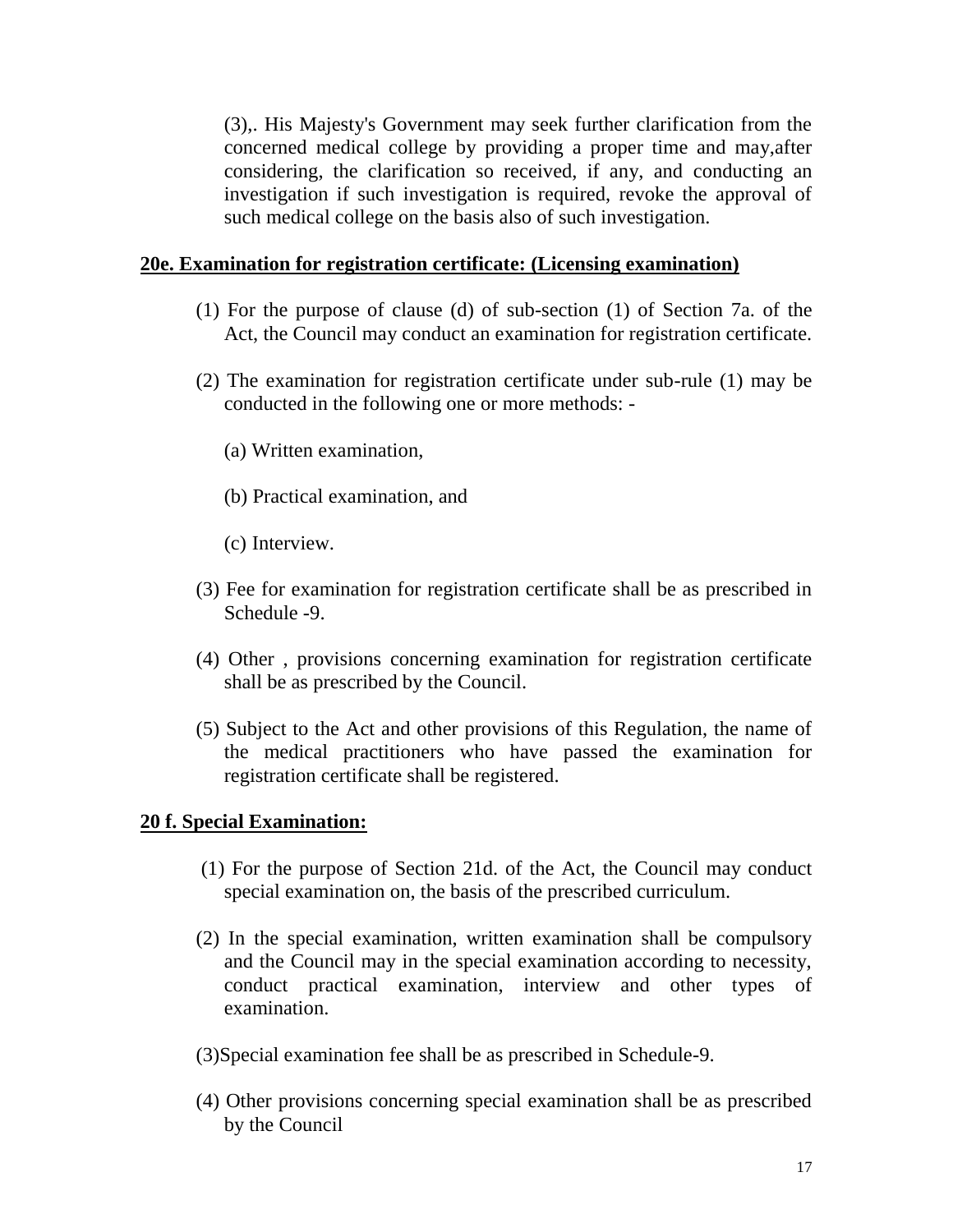#### **20g. Committee to conduct Examination:**

To, conduct examination for registration certificate and special examination pursuant to Sub- rule (20e) and (20f), the Council shall form a , five member Examination Committee.

#### **21. Procedure concerning adoption of a resolution to institute a suit:**

- <sup>a</sup>(1)It shall be the duty of the Council to provide a reasonable opportunity to the concerned person for submission of a clarification and to consider such clarification, before adoption and submission to His Majesty's Government a resolution to institute a suit pursuant to Clause (a) of Section 28 of the Act.
- (2) Upon receipt of a resolution under Sub-rule (1), His Majesty's Government may make further investigation of the charge.

#### **<sup>s</sup>21a Provision concerning election:**

 $q(1)$  The members of the Council under clause (b) and (f) of Subsection (1) of Section 4 of the Act shall be elected by a simple majority.

! (2)………………………..

#### **<sup>+</sup>21 b.Election Committee:**

- (1) The Council shall form a three member Election Committee consisting of a Chief Election Officer, who shall be the Chairperson of the Committee, and other two election officers.
- (2) The Election Committee formed under sub-rule (1) shall upon publication of result be automatically dissolved.
- (3) All expenditure to be incurred for election under this regulation shall be borne out from, the fund of the Council.

<sup>a</sup> Amended by the Third Amendment

s Inserted by the Second Amendment

<sup>q</sup> Amended by the Third Amendment

<sup>!</sup> Deleted by the Third Amendment.

<sup>+</sup> Rules (21b),(2Ic),(21d), (21e) have been inserted by the Third Amendment .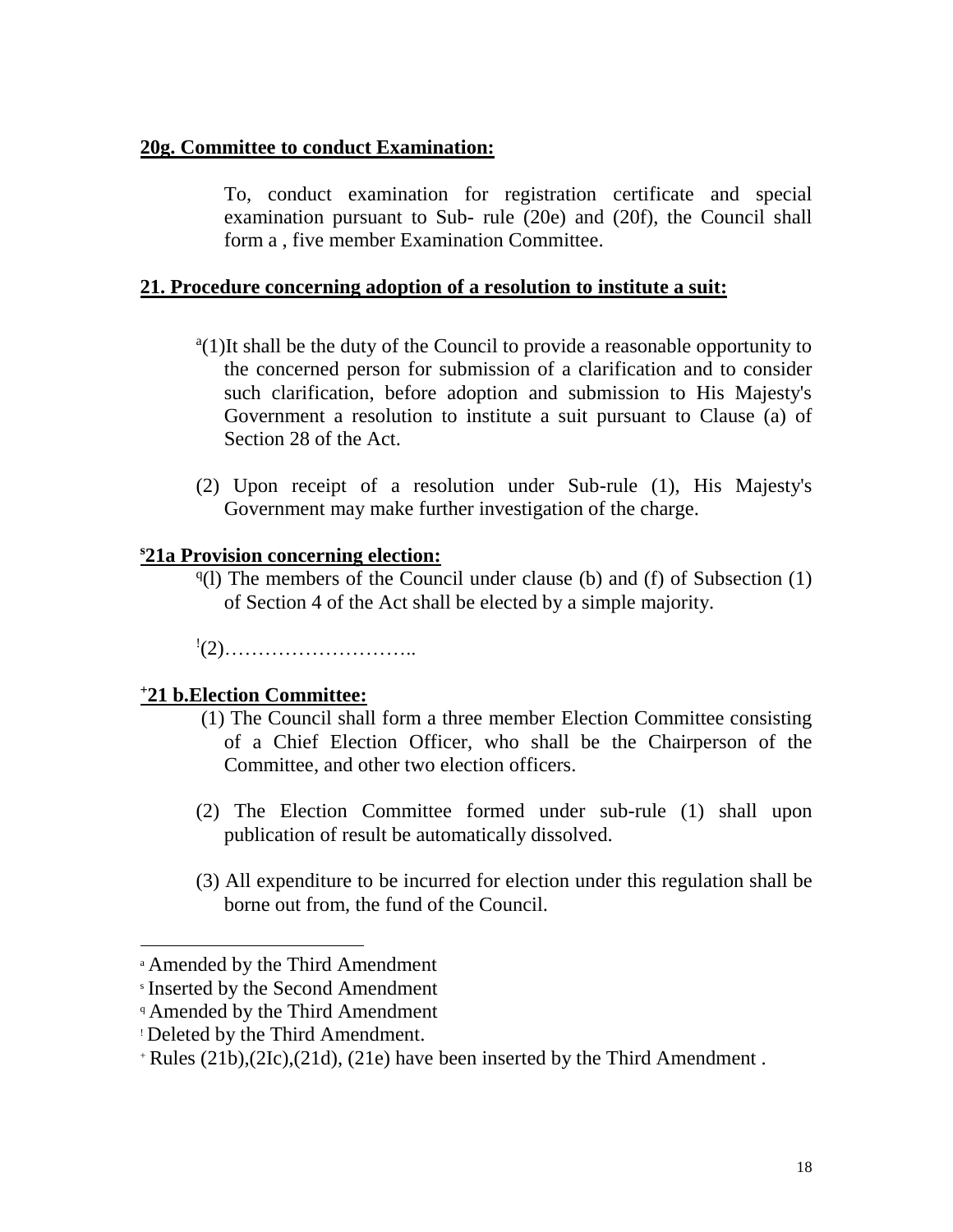(4)Other procedure relating to election shall be as prescribed by the Council.

#### **21c. Voting:**

- (1)Medical practitioners whose names were registered in the Council before formation of the Election Committee may participate in voting for election.
- (2) Notwithstanding anything contained in sub-rule (1) the medical practitioners with trail registration and registered foreign medical practitioners shall not be entitled to caste votes in the election

#### **21d. Deemed to have been elected:**

- (1) Where an election is contested for one post a candidate who has secured the highest number of votes shall be deemed to have been elected.
- (2) Where the election is contested for more than one post candidates who secure more votes shall be deemed to have been elected respectively.
- (3) If there is only one candidate for a post for which election is contested or there are less candidates than the number of posts for which an election is contested, such candidate shall be declared elected unanimously.
- (4) If the numbers of valid votes secured by candidates are equal the election officer shall have to select a candidate by a lottery between the candidates who have secured equal number of votes. A candidate who is so elected,by lottery shall be deemed to have secured one more vote.

#### **21e. Functions, duties and powers of the Election Committee:**

(1) The Election Committee shall exercise the power to discharge all functions, duties relating to election such as publishing voters list, hearing objection to voters list, publishing final voters, list, examining the nomination of candidate, hearing objection to nomination letter,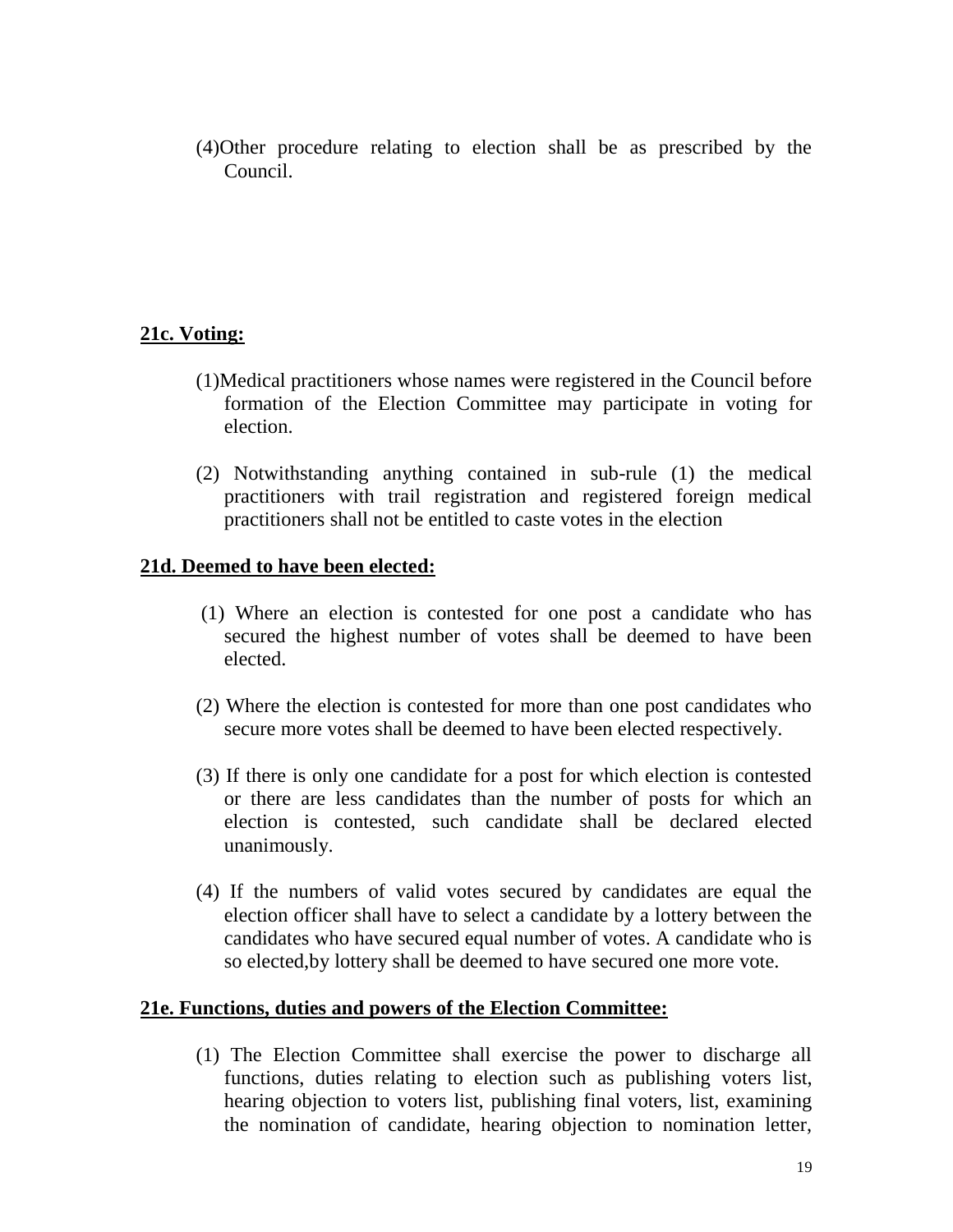specifying voting booth, causing the vote to be cast, counting vote; declaring the result of election.

- (2) The Election Committee while exercising its power pursuant to Sub-rule (1) may prescribe the forms relating to election, issue guidelines necessary for election and employ persons necessary to complete elections.
- (3) Other procedures concerning election, shall be as prescribed by the Council.

## <sup>s</sup>Chapter 3a,

#### **Provision Concerning With the Registration of Foreign Medical Practitioner's Name**

#### **21 f. Name to be registered in the registration book:**

- (1)For a foreign medical practitioner to practice a medical profession in a hospital or medical college within the Kingdom of Nepal for a certain period, he shall be required to have registered his name in the registration book, make an application in the format prescribed by the Council.
- (2) While submitting an application pursuant to sub-rule (1), a certified copy of passport and visa of a foreign medical practitioner and in the case of a foreign medical practitioner for whom visa and passport is not required, a copy of his identity card issued by governmental body showing his identity and certified by a member of the Council or a permanently registered medical practitioner designated by the Council from among registered medical practitioner shall be required to be enclosed.
- (3)A foreign medical practitioner has to submit an original good standing certificate, issued by the Medical or Dental Council or Vocational Council equivalent to that of the country in which he is working and original recommendation -letter issued by the head of the medical college or hospital in which he has desired to work and His Majesty's Government for registration of his name stating therein causes for him to work in that hospital or college and period of work and a copy of the

s Inserted by the Third Amendment.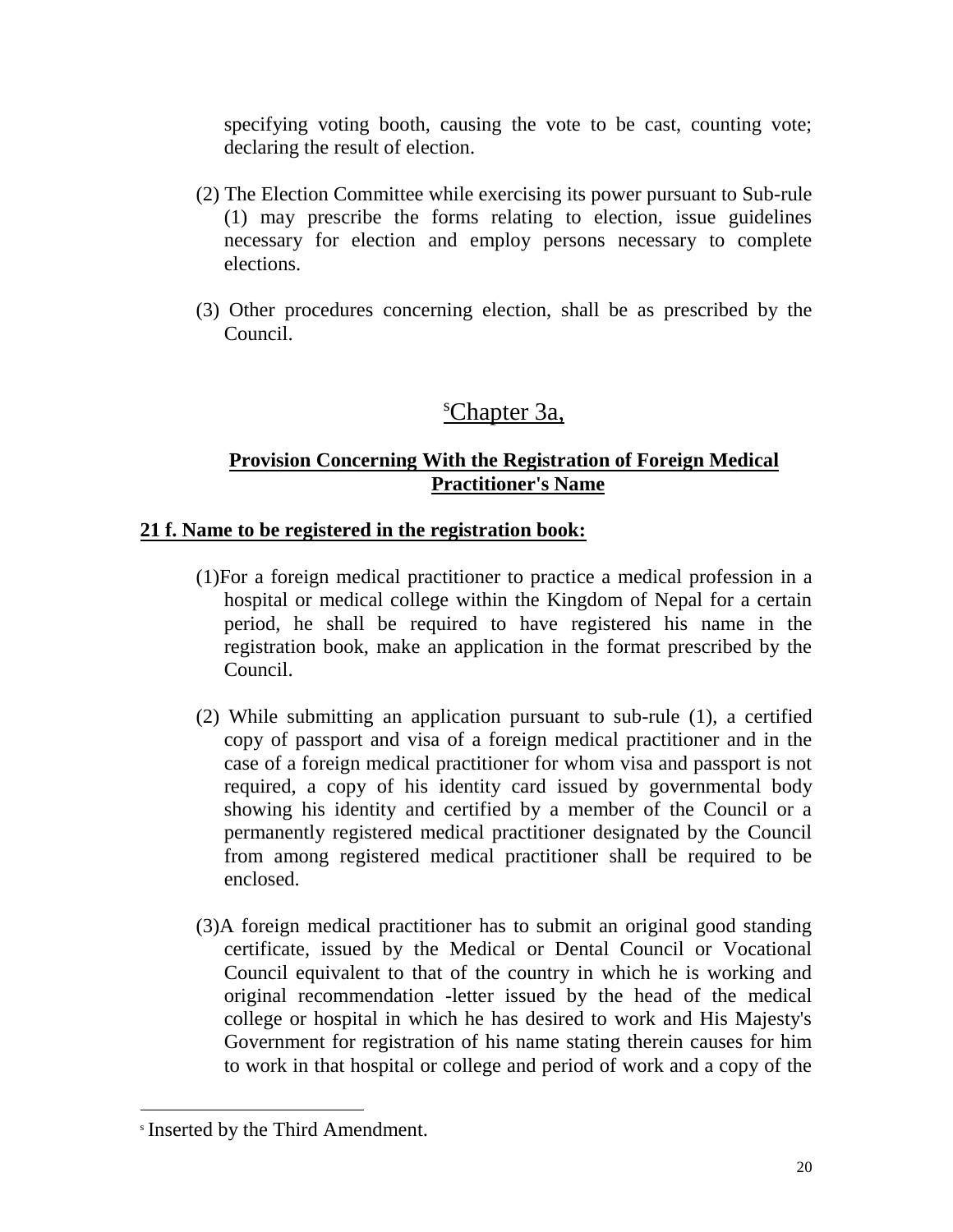recommendation certified by a member of the Council or a medical practitioner designated by the

Council from among the permanently registered medical practitioner.

Provided that in the case of a hospital or medical college which has concluded an agreement in writing with or has obtained approval from His Majesty's Government to have a foreign medical practitioner involved in medical . profession, a separate recommendation letter of His Majesty's Government is not required to be submitted for the period of the agreement or approval.

(3) Foreign medical practitioner's name shall be registered for a period not exceeding one year, but the Council may, if it deem necessary,renew at one time for a period not exceeding another one year.

Foreign medical practitioner 's name shall be registered in the registration book prescribed in schedule -8.

- (4) Notwithstanding anything contained in Sub-rule (3), upon termination of a foreign medical practitioner's service period in the hospital or medical college in which he is working or upon dissertation by him to work in that hospital or college, his registration of name shall be deemed to have been revoked automatically.
- (5) Changes for foreign medical practitioner's name registration and renewal of registration shall be as prescribed in Schedule - 9.
- (6) If foreign medical practitioners name was registered prior to the commencement of this Regulation, such registration shall automatically be deemed to have been made under this Regulation.
- (7)Other provisions concerning the registration of foreign medical practitioner's name shall be as prescribed by the Council.

## **Chapter- 4 Miscellaneous**

#### **22. Code of conduct of the medical practitioners:**

s (1) Registered medical practitioners' code of conduct towards patient and

<sup>s</sup> Amended by the Third Amendment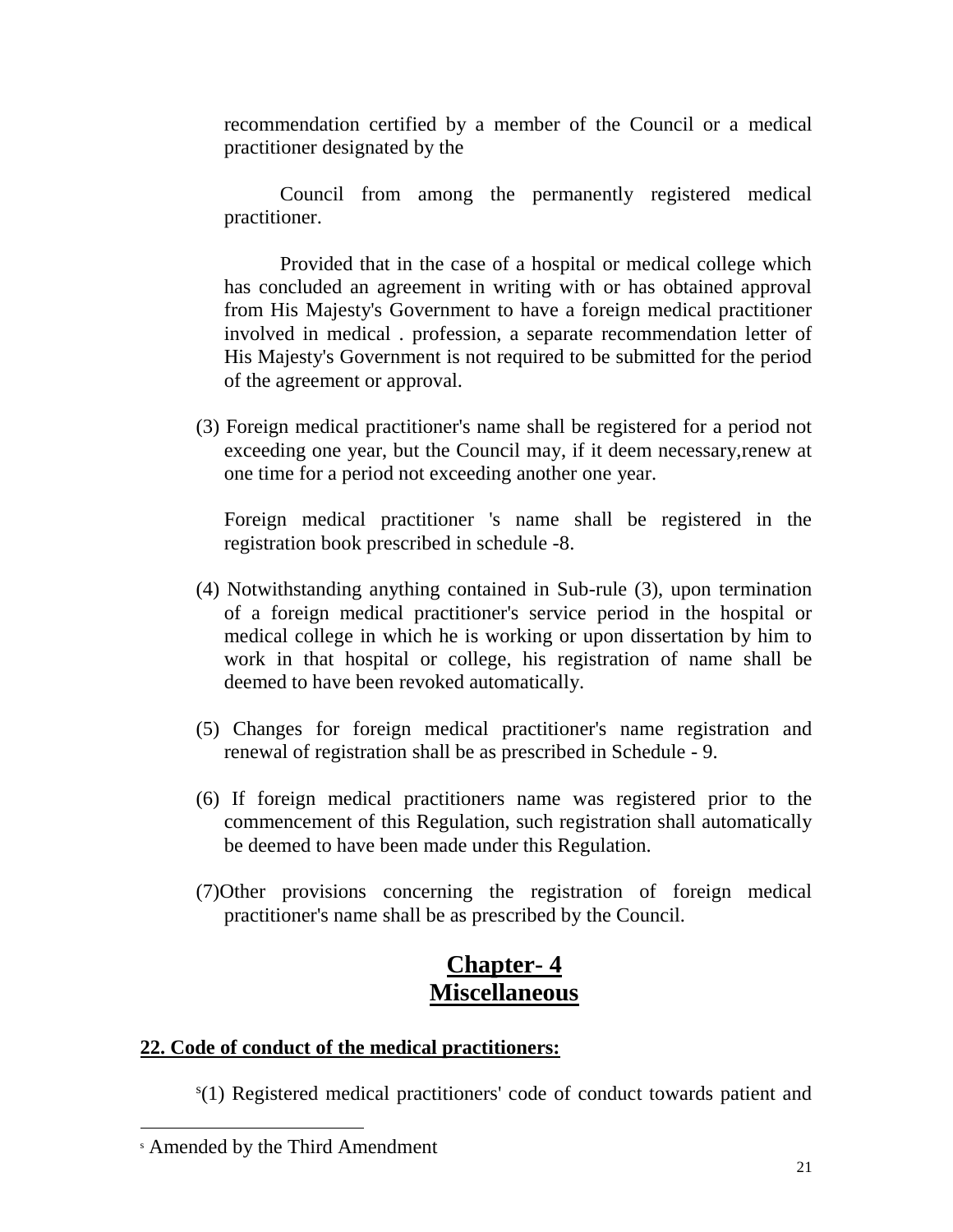member of patient family shall be as follows:

- (a) To treat disease by making proper diagnosis with his fullest intelligence and capability,
- (b) Except the fee chargeable for his proper remuneration, medicine and instrument and equipment, not to rise improperly other financial benefit directly or indirectly,
- s (c) If he feels that he can not treat a patient with his capacity, knowledge, skill and experience, to treat after consultation with a specialist as far as available and to notify, having regard to circumstances, clearly to the patient or reliable family member of the patient that as far as available treatment is to be made by specialist or to recommend to an institution as like hospital.
- (d) To inform, if it seems proper, to the patient or his reliable family member about the graveness of disease.

Provided that with the object of financial or otherwise simple disease shall not be made a grave one.

- (e) Except in the following circumstances,  $a_{\text{not}}$  to deprive a patient of his treatment.
	- (1) On refusal to provide remuneration,
	- (2) If he does not take the drug recommended by him,
	- <sup>a</sup>(3) If he pressurizes or compels the medical practitioner to recommend unnecessary drugs,
	- (4) If he has given pressure to carry out illegal acts by any means.
- (f)After knowing that due to a grave disease patient needs constant care, to advise member of the patient's, family or a person looking after him to contact such type of medical practitioner and to leave patient only after giving the address of probable or place of his stay to them to contact to

<sup>a</sup> Amended by the Second Amendment.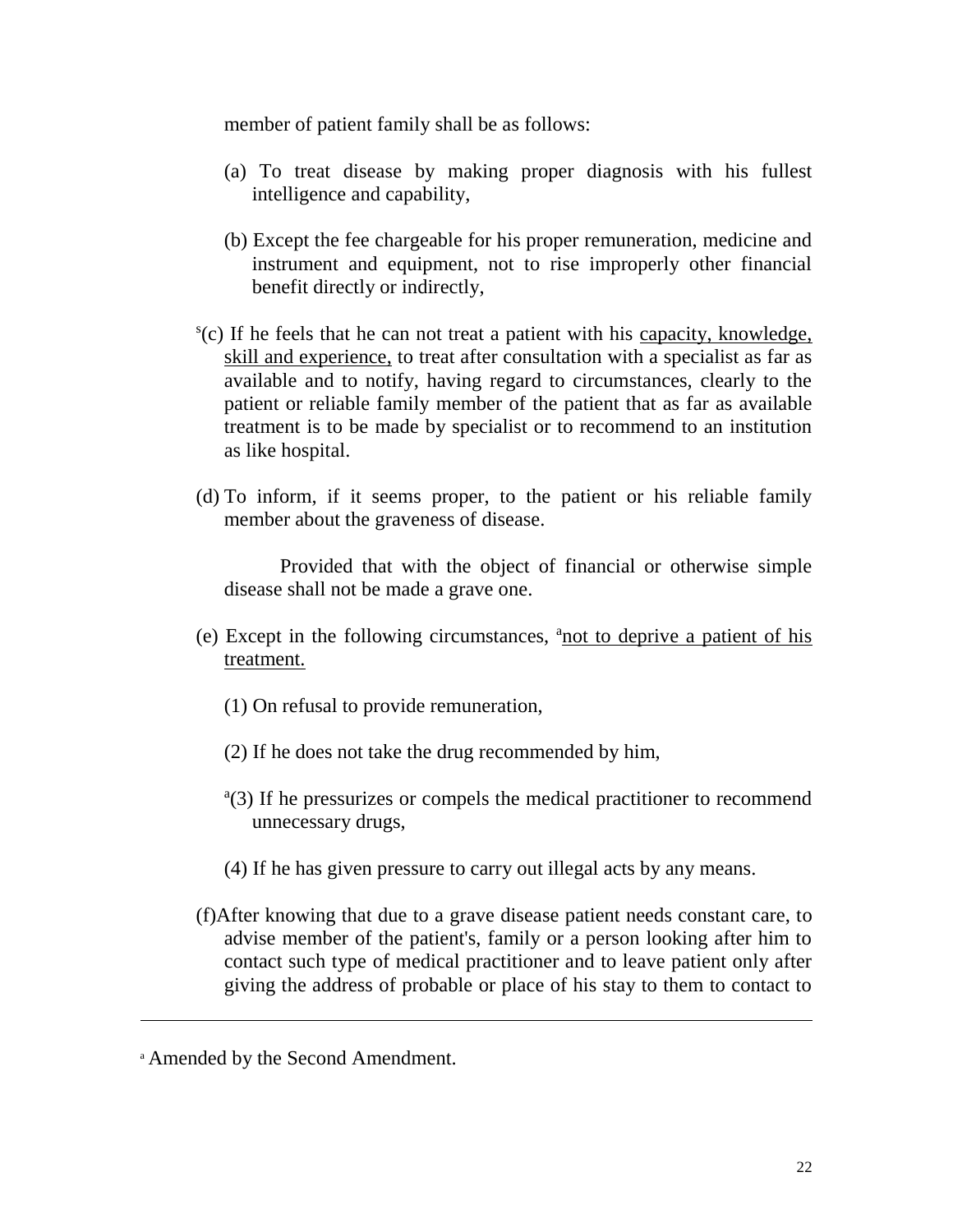him, if necessary, .

- (g)To show descent behavior to the patient and a person looking after the patient and to treat disease according to his fullest knowledge, intelligence, and experience and nor to neglect and ignore the treatment of disease,
- (h) Not to issue a false certificate of sickness or healthiness; not to give false statement, evidence or speech for or against somebody,
- (i)Not to disclose, except according to law under the order of a court of law, any secret matters concerning with patient stated by the patient to him under his trust,
- (j) Not to cause abortion except on health ground; to cause abortion after consulting another medical practitioner and if such medical practitioners too advises that non-abortion would likely to jeopardize the *s*life of the pregnant woman or give birth to a disabled child or disturb mental order of the pregnant woman; however, this shall not be deemed to be the commission of any illegal act,
- (k) If an accident is occurred in the course of treatment, to treat as far as he can with his labor and intelligence to save the life or an organ of the patient; if the service of a specialist is available, to treat as far as possible undertaking the responsibility of the patient, with the assistance of such specialist,
- (1) Not to treat patient taking narcotic drugs.
- s (2) A registered medical practitioner's code of conduct toward his colleague shall be as follows:
	- (a) "Not to dominate or insult to the colleague by using word or other any behavior.
	- (b) Not to mention in signboard or, pad with the objective of earning fame or money any other thing except his own name, degree obtained and the post if any, he is holding.

Provided that if he is an author of a book written only for a medical practitioner or concerning person but not for people in general, he may mention in that book any other degrees obtained by

l

<sup>s</sup> Amended by the Second Amendment

<sup>s</sup> Amended by the Third Amendment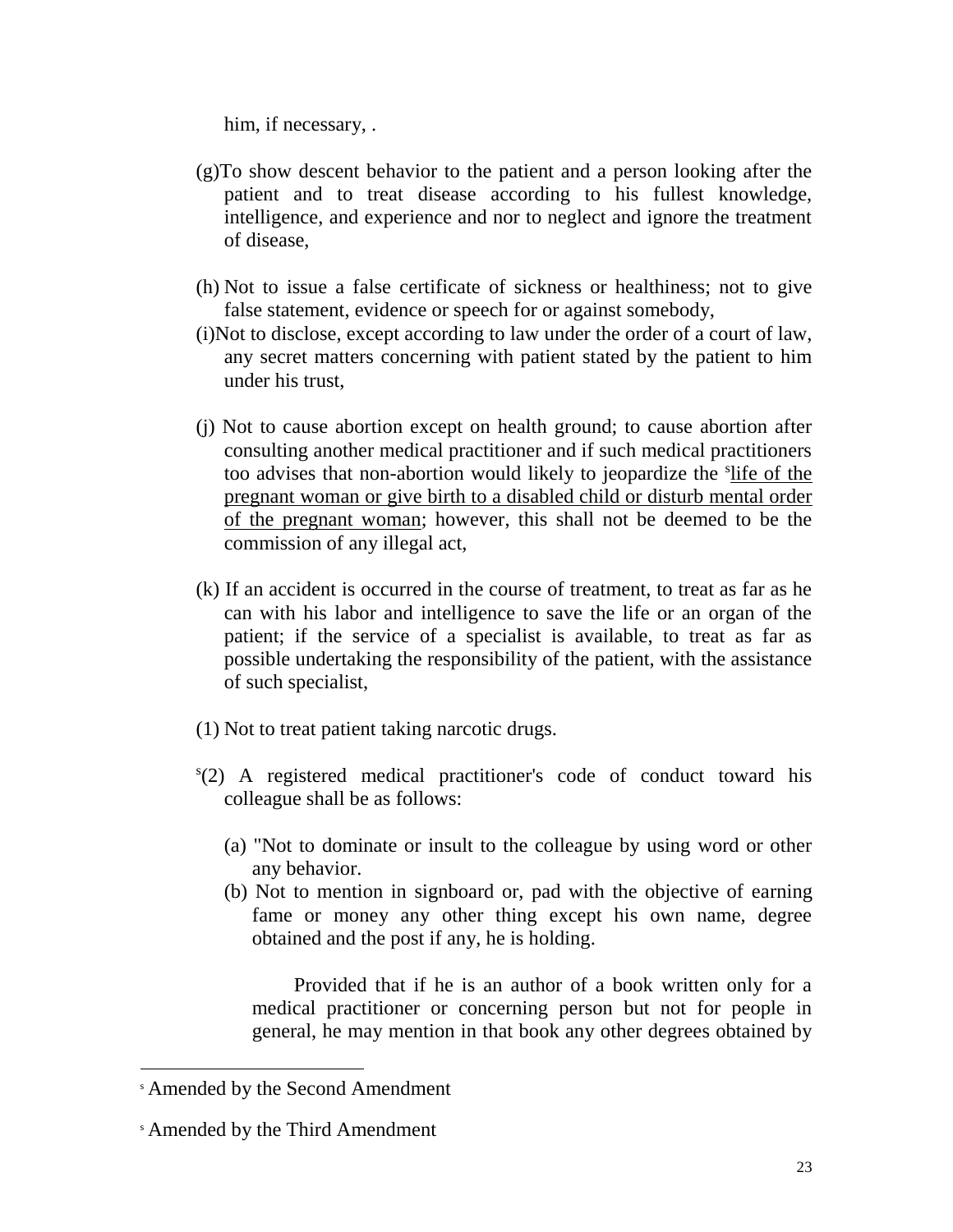him.

- (c) Not to take any drug which would establish a habit and not to cause as far as possible any colleague to so take a drug as to establish a habit.
- (d) Not to assist unqualified person to treat or do or cause to be done work relating there to.
- (e) Not to make directly or indirectly a person an agent to bring patient before him, awarding such person a remuneration or share.

#### **23. Punishment and other action:**

- (1)The Council shall take action against ,a medical practitioner who has violated the code of conduct set forth in Rule 22 and concealed a crime committed by him and may order the Registrar to remove his name from register book.
- (2) The Council shall provide an opportunity to medical practitioner to present evidence of innocence by himself or through a lawyer; however, if the medical practitioner against whom a charge is made does not appear in person or sends a lawyer within the time specified, a decision shall made expert.
- (3)No person shall be allowed to be present other than the concerned medical practitioner, his lawyer, Council's member and staff, counsel of the Council in the proceeding initiated for punishment.
- (4) The Registrar shall give notice to the concerned person, association, and office of the decision to remove name.
- (5)Prior to the removal of the name of any registered medical practitioner from the register pursuant to Sub-section (1) of Section 17 and Section 18 of the Act, the Council shall give him a reasonable opportunity to present his clarification.

Provided that such opportunity shall not be required to be provided to the medical practitioner who is convicted by a final Court in an offense of moral turpitude.

#### **24. Appeal:**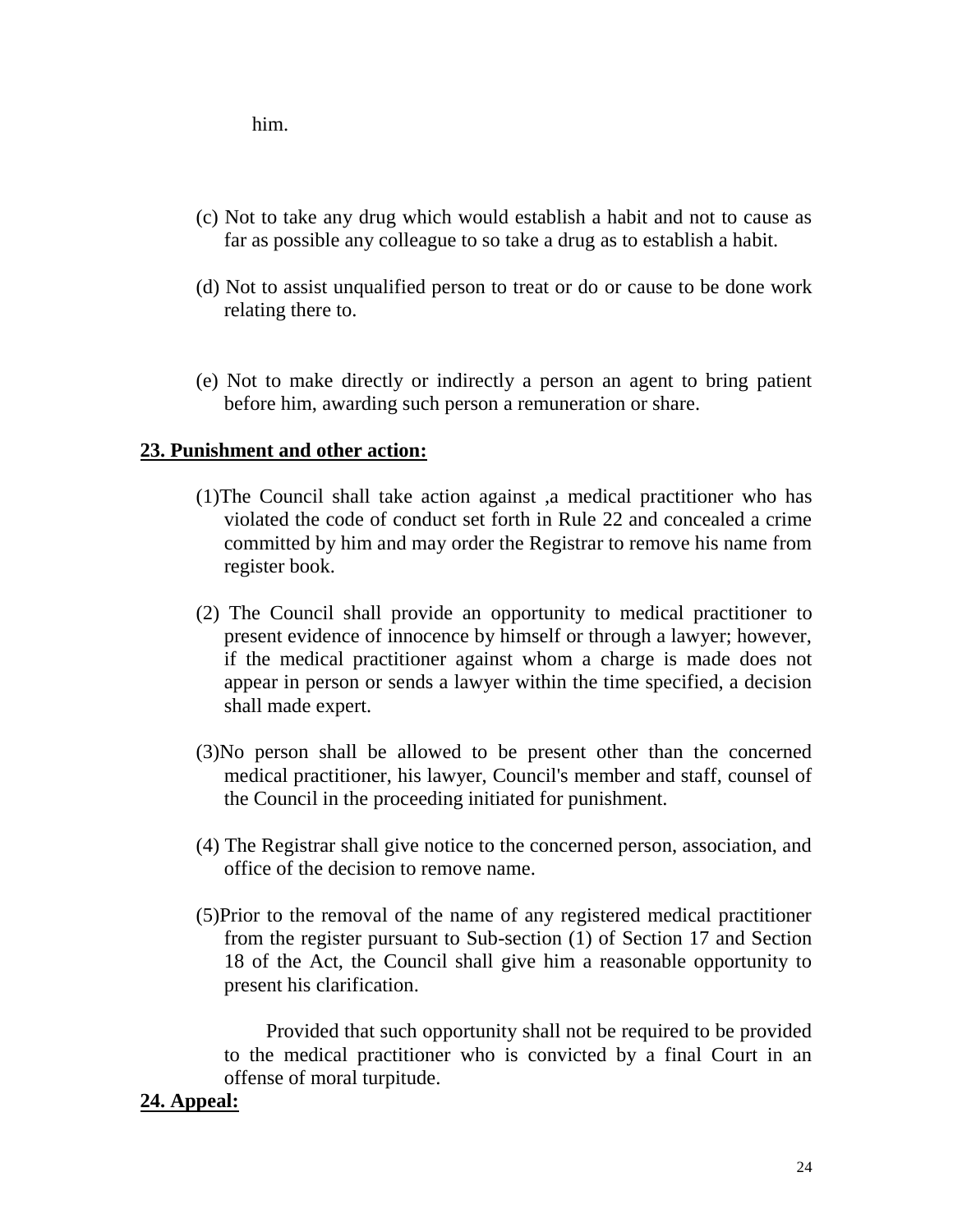- (1)If an appellant filed an appeal against the decision or an act or action of the Registrar to the Council under the Act and if the appellant is a member of the Council, decision shall be made in the presence of both the member and the Registrar in the meeting of the Council. However, the Chairman o-f the Council shall have to give notice of such meeting to the Registrar or appellant at least one month in advance.
- (2) If no body from among the Registrar and the appellant has not been present on the day of meeting so notified by the Council under Sub-rule (1), the Council may give its decision.

#### **25. Provision concerning issuance of certificate:**

- (1)While issuing a certificate under section 29 of the Act by the registered medical practitioner, each certificate shall be required to be registered in a register prescribed by the Council.
- (2) No person's citizenship shall be ensured only on the basis of the birth certificate issued under Sub-rule (1).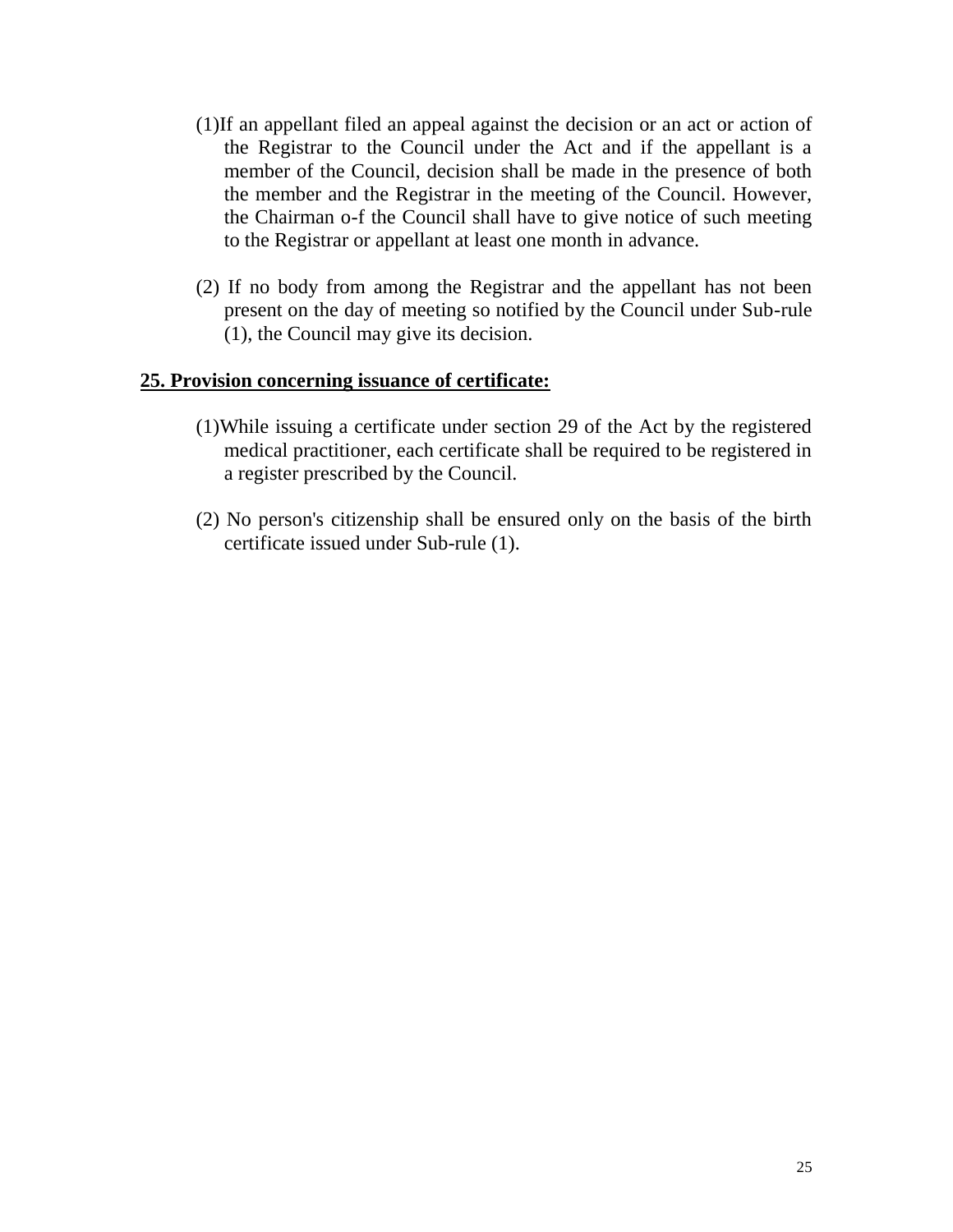#### **Schedule 1**

#### **(Relating to Sub-rule (1) of Rule 3)**

#### **Specimen of Application**

The Registrar,

Nepal Medical Council

Kathmandu, Nepal.

Dear Sirs,

I hereby submit this application for registration of my name as permanent/ temporary/provisional/specialist as per rule in the registration book of Nepal Medical Council. I request you to register my name in the registration book of the Council and issue a certificate thereof.' I have enclosed herewith original certificates of all academic degrees, mark sheets, citizenship and other certificates I have obtained and certified copies thereof, three copies of recently taken passport size Black  $&$  white photographs and banks voucher of NRs for application fee.

|                           | $  \mu$ $\mu$ $  \cdots$ |
|---------------------------|--------------------------|
| Full name of Applicant:   | Signature                |
| Permanent address:        | Date:                    |
| <b>Temporary Address:</b> |                          |
| Father's name:            |                          |
| Grand Father's name:      |                          |
| Place proposed for work   |                          |

Photograph

Recent and

B &W

**Applicants**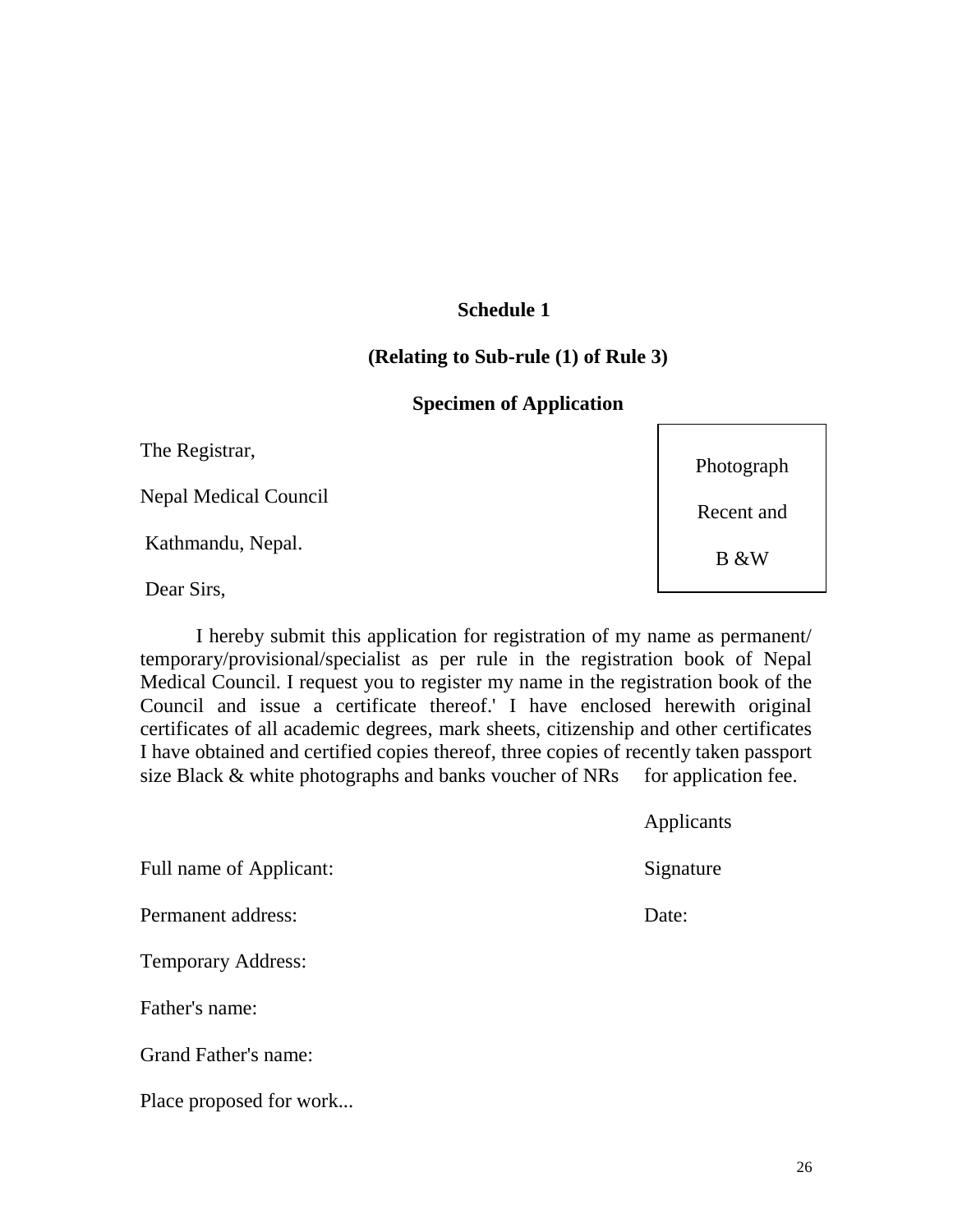Academic and other degrees obtained:

| 1. |
|----|
| 2. |
| 3. |
|    |

The institute awarding academic and other degrees:

Year of issuance: -

If applicant's name is registered in other Vocational Council, name and address of such Council:

Specimen of the applicant's signature to be made in the prescription

Date:

Identity: (From Council's member/Council's registered medical practitioner)

I know the applicant medical practitioner …………………………………well. His statement is true; upon misrepresentation be dons as per the law.

Certifier's

Name: -

Signature: -

Registration No:

Address: Date: -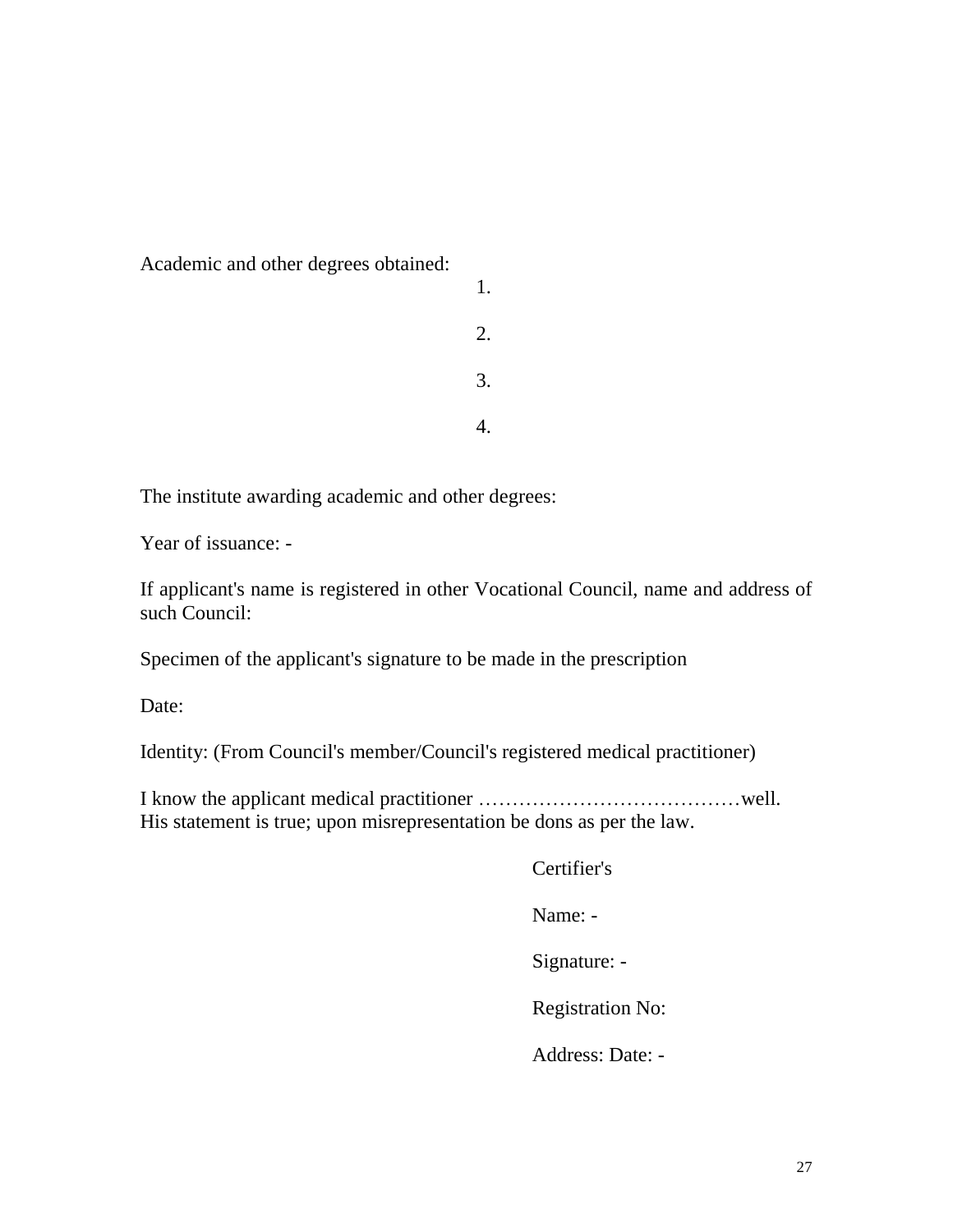#### **<sup>s</sup>Schedule 2**

**...................................................**

## **Covenant Letter**

Subject to the Medical Council Act, Rule, and By-laws and other prevailing laws, I hereby take oath and submit this Letter of Covenant stating that I will honestly discharge all functions, duties to be discharged by me as a medical practitioner.

I hereby grant my consent for taking an action against me if I have committed an act in contravention to the Nepal Medical Council Act, Rule, Bylaws and professional conduct and the directives given by other prevailing laws in regards to the functions, duties and code of conduct of the medical practitioner.

Signature: -

Name: -

Address: -

.

 $\overline{\phantom{a}}$ 

Date: -

<sup>s</sup> Amended by the Third Amendment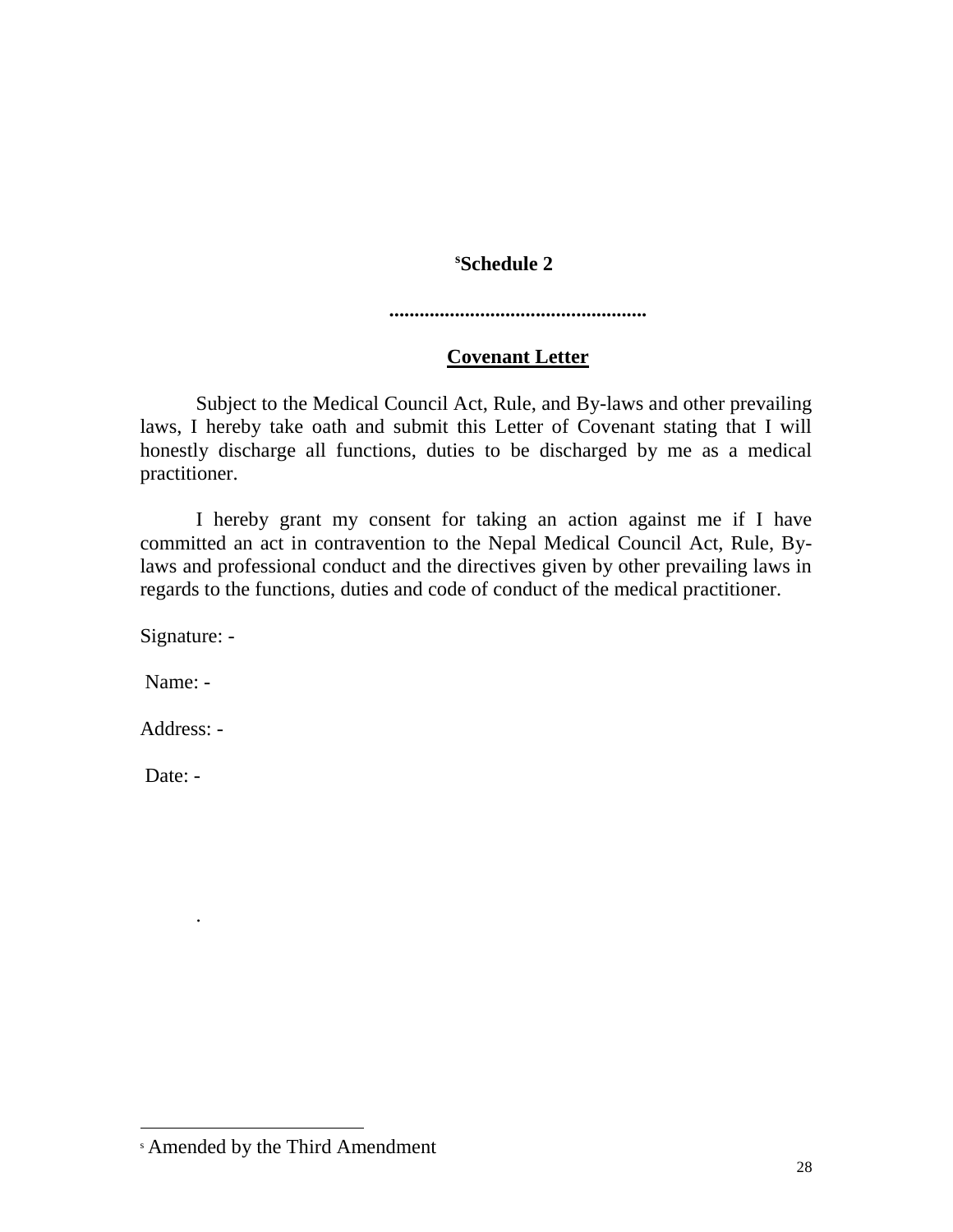| <sup>a</sup> Schedule - 3                  |
|--------------------------------------------|
| <b>Relating to Sub-rule (1) of Rule 15</b> |
| <b>Permanent Registration Book</b>         |

| Regist | Date of      | Name and Surname         | Address    | <b>Basic</b>  | Full name     | Other         | Recentl   |
|--------|--------------|--------------------------|------------|---------------|---------------|---------------|-----------|
| ration | registration |                          |            | academic      | and address   | descriptions  | taken bla |
| No.    |              |                          |            | qualification | of the        |               | and whit  |
|        |              |                          |            | and training  | University    |               | photogra  |
|        |              |                          |            |               | <b>or</b>     |               |           |
|        |              |                          |            |               | teaching      |               |           |
|        |              |                          |            |               | institution   |               |           |
|        |              | Full name and surname in | Country    | Degree's      | Name and      | If registered |           |
|        |              | Devnagari:               | Zone:      | name:         | address of    | previously    |           |
|        |              | In English               | District:  | Period of     | The institute | in any        |           |
|        |              | Father's Name:           | Tole/      | study:        | awarding      | institution,  |           |
|        |              | Grand father's name:     | Village    | Year of       | the degree    | registration  |           |
|        |              | Sex:                     | Municipals | admission:    | and name      | No, date:     |           |
|        |              | Nationality:-            | ty         | Year of       | and address   | Name of the   |           |
|        |              |                          | V.D.C.     | completion    | of the        | institution   |           |
|        |              | Place of birth           | Ward No.:  | of study      |               |               |           |
|        |              | Date of birth:           |            |               |               |               |           |
|        |              | Year:                    |            |               |               |               |           |
|        |              |                          |            |               |               |               |           |
|        |              |                          |            |               |               |               |           |
|        |              |                          |            |               |               |               |           |
|        |              |                          |            |               |               |               |           |
|        |              |                          |            |               |               |               |           |
|        |              |                          |            |               |               |               |           |
|        |              |                          |            |               |               |               |           |
|        |              |                          |            |               |               |               |           |
|        |              |                          |            |               |               |               |           |
|        |              |                          |            |               |               |               |           |

a Amended by the Second Amendment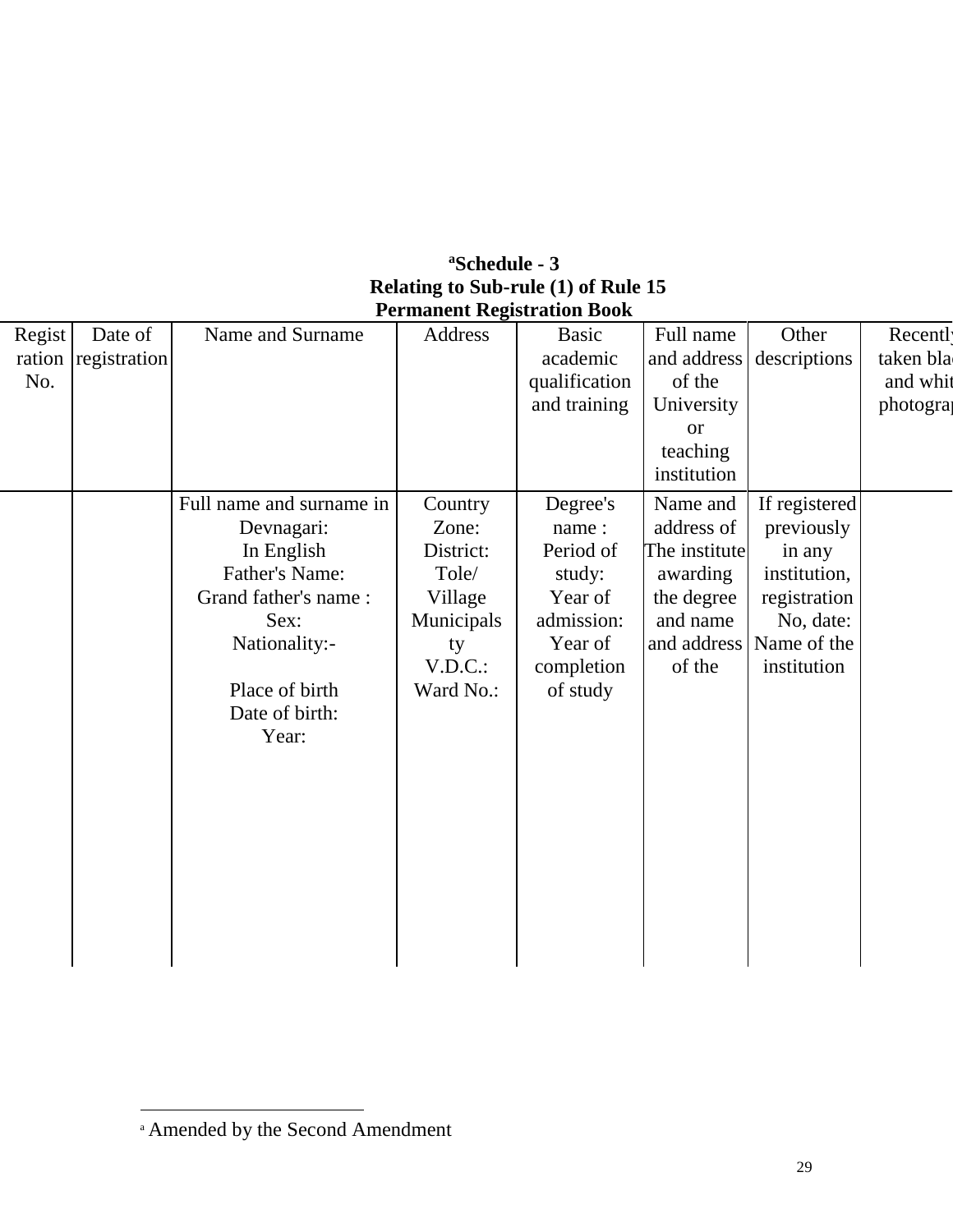|                                                | Month:<br>Day: | Telephone<br>Contact<br>Address:<br>Phone No.:<br>Fax No.<br>P.Bo.No.<br>Name and<br>address of<br>the<br>institution<br>if he is | Year of<br>start and<br>completion<br>of<br>internship:<br>Year and<br>month of<br>acquisition<br>of degree | institution<br>in which<br>internship<br>was<br>completed |                          |  |
|------------------------------------------------|----------------|-----------------------------------------------------------------------------------------------------------------------------------|-------------------------------------------------------------------------------------------------------------|-----------------------------------------------------------|--------------------------|--|
|                                                |                | presently<br>serving                                                                                                              |                                                                                                             |                                                           |                          |  |
| Signature of the person<br>filling description |                | Verifier's Signature                                                                                                              |                                                                                                             | Concerned medical<br>practitioner signature               | Registrar's<br>signature |  |
|                                                |                |                                                                                                                                   |                                                                                                             |                                                           | .                        |  |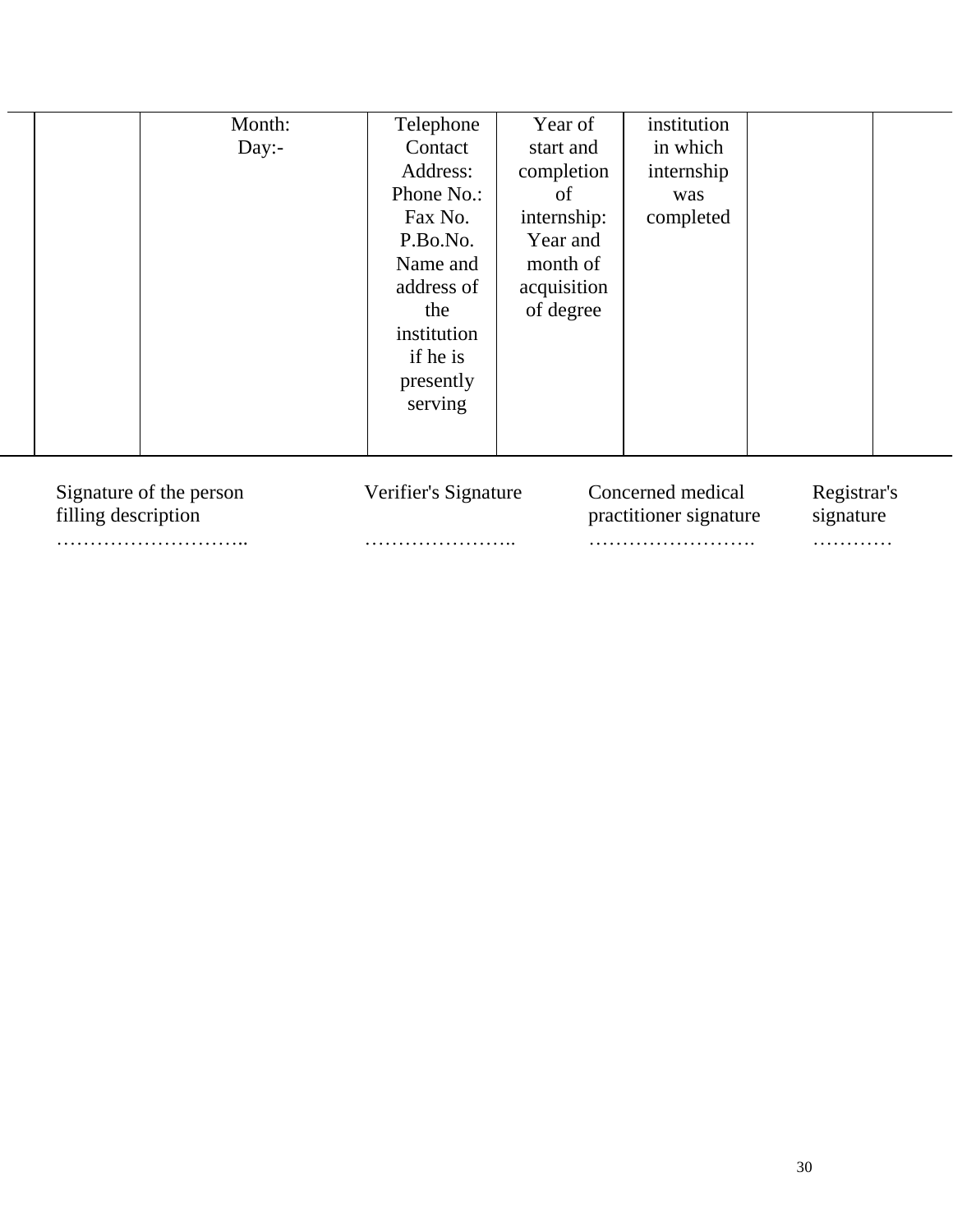|               |                  |              | <b>Temporary Registration Book</b> |               |                |          |
|---------------|------------------|--------------|------------------------------------|---------------|----------------|----------|
|               | Name and Surname | Address      | <b>Basic</b>                       | Full name     | Other          | Recently |
| <sub>on</sub> |                  |              | Educational                        | and address   | Description    | taken    |
| Date          |                  |              | Degree and                         | of the        |                | passport |
|               |                  |              | Training                           | university or |                | black an |
|               |                  |              |                                    | teaching      |                | white    |
|               |                  |              |                                    | institution   |                | photogra |
|               | Full name and    | Country:     |                                    | Name and      | If registered  |          |
|               | Surname in       | Zone:        |                                    | address of    | previously in  |          |
|               | Devnagari:       | District :   |                                    | the           | an institution |          |
|               | In English       | Tole /       |                                    | institution   | registration   |          |
|               | Sex:             | Village:-    |                                    | which has     | No; date and   |          |
|               | Nationality:-    | Municipality |                                    | provided      | name of the    |          |
|               | Citizenship No:- | V.D.C.       |                                    | training      | institution    |          |
|               | Place of Birth   | Ward No.:    |                                    |               |                |          |
|               | Date of Birth:   | Telephone    |                                    |               |                |          |
|               | Year             | No:          |                                    |               |                |          |
|               | Month -          | Contact      |                                    |               |                |          |
|               | Day              | Address:     |                                    |               |                |          |
|               |                  |              |                                    |               |                |          |
|               |                  |              |                                    |               |                |          |
|               | Registrati       |              |                                    |               |                |          |

# **<sup>a</sup>Schedule - 4 (Relating to Sub-rule (1) of Rule 15)**

a Amended by the second Amendment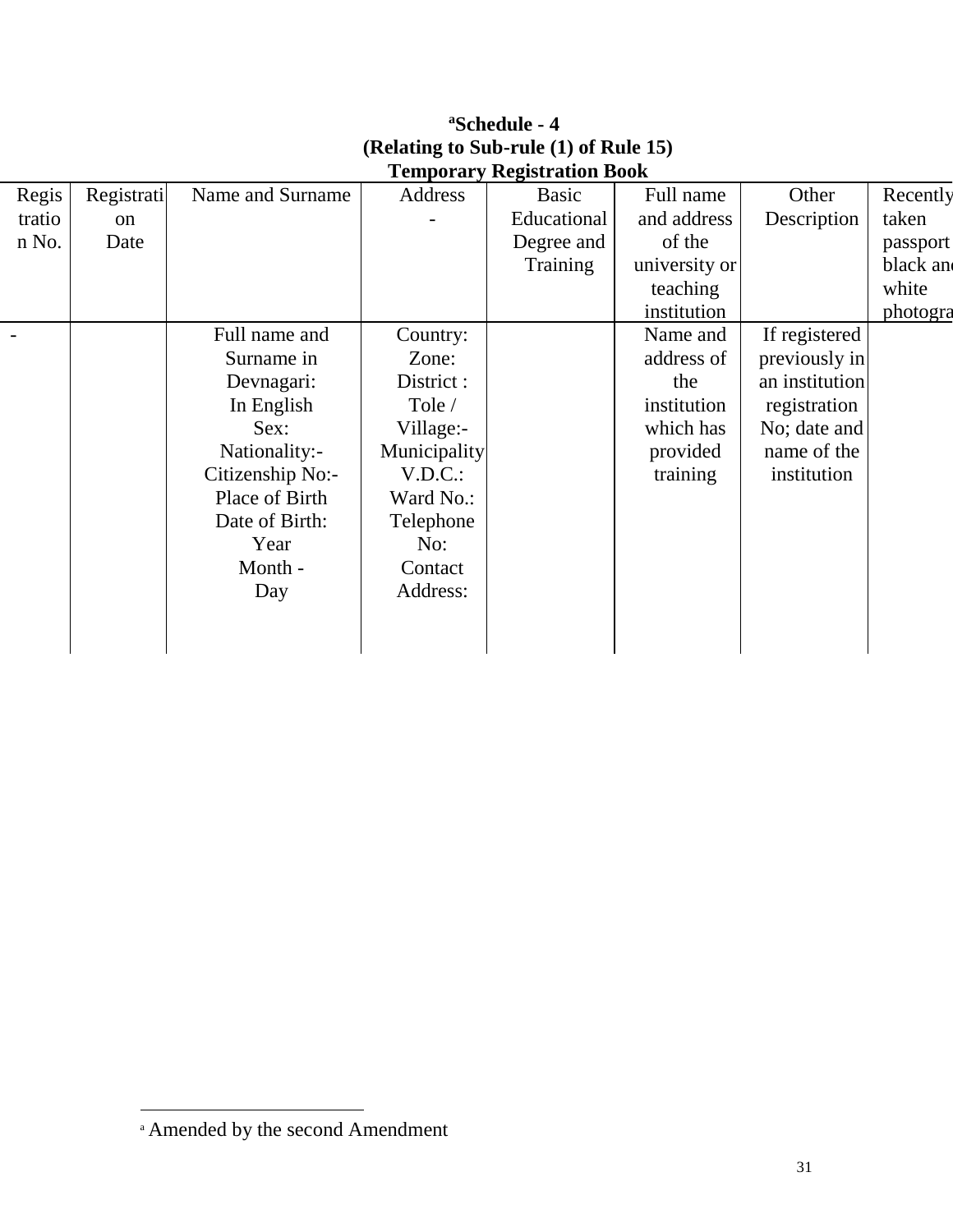|  | Telephone      |  |  |
|--|----------------|--|--|
|  | Fax No:Post    |  |  |
|  | Box No:        |  |  |
|  | Name and       |  |  |
|  | Address of     |  |  |
|  | an institution |  |  |
|  | if he is       |  |  |
|  | presently      |  |  |
|  | serving        |  |  |
|  |                |  |  |

| Signature of the person | Verifier's Signature | Concerned medical      | Registrar's |
|-------------------------|----------------------|------------------------|-------------|
| filling description     |                      | practitioner signature | signature   |
|                         |                      |                        | .           |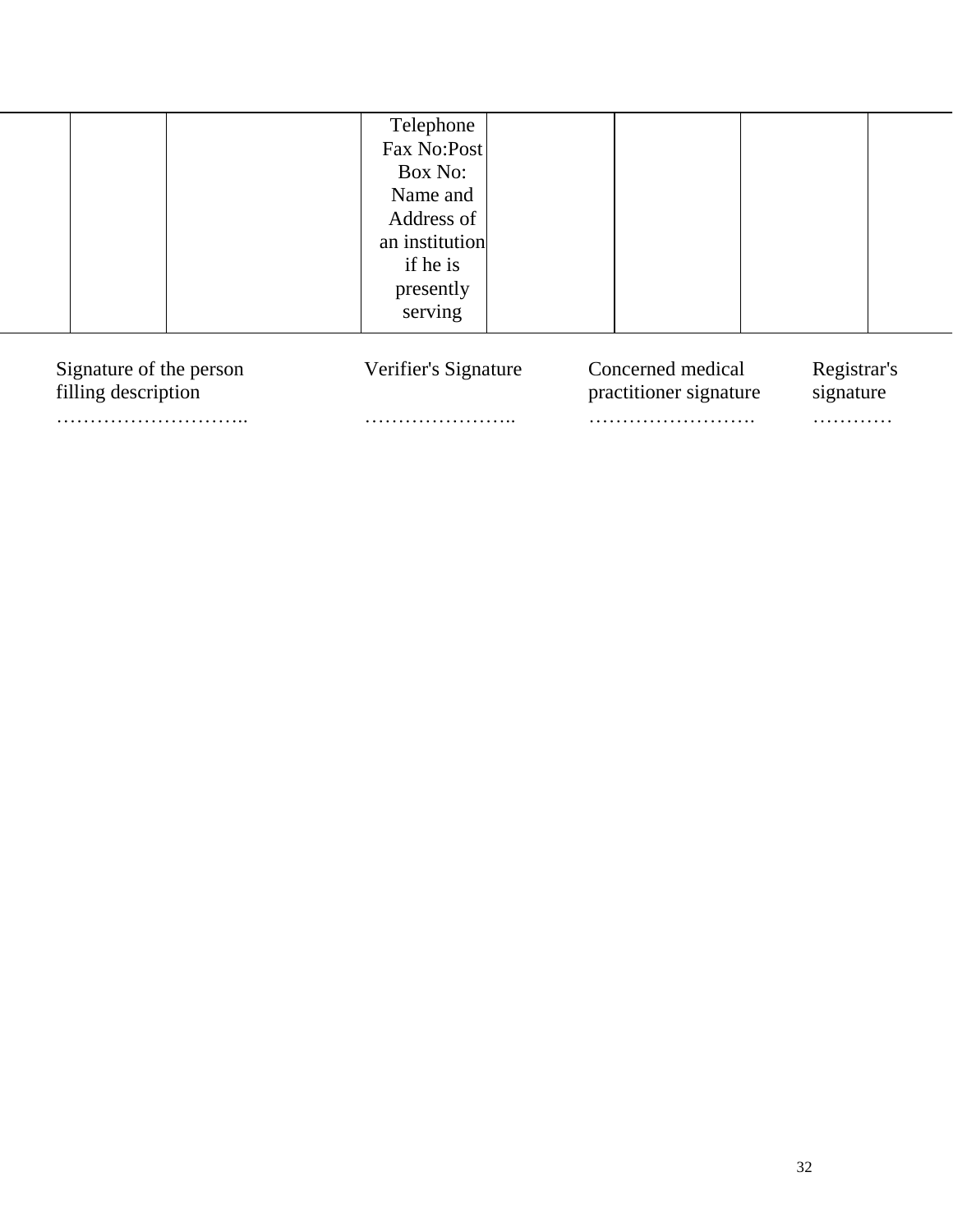## **<sup>a</sup>Schedule - 5 (Relating to Sub-rule (1) of Rules 15) Provisional Registration Book**

| gistr | Date of   | Name and Surname         | Address     | <b>Basic</b>  | Full name   | Other         | Recei   |
|-------|-----------|--------------------------|-------------|---------------|-------------|---------------|---------|
| ion   | registrat |                          |             | academic      | and address | descriptions  | taken b |
| Ιo.   | ion       |                          |             | qualification | of the      |               | and w   |
|       |           |                          |             | and training  | University  |               | photog  |
|       |           |                          |             |               | or teaching |               |         |
|       |           |                          |             |               | institution |               |         |
|       |           | Full name and surname in | Country     | Degree's      |             | If registered |         |
|       |           | Devnagari:               | Zone:       | name:         |             | previously in |         |
|       |           | In English :             | District:   | Period of     |             | any           |         |
|       |           | Father's Name:           | Tole/       | study:        |             | institution,  |         |
|       |           | Grand father's name:     | Village     | Year of       |             | registration  |         |
|       |           | Sex:                     | Municipalit | admission :   |             | No, date,     |         |
|       |           | Nationality:-            | y           | Academic      |             | Name of the   |         |
|       |           | Place-of birth           | . V.D.C.    | Year.         |             | institution   |         |
|       |           | Date of birth:           | Ward No.    | Year of       |             |               |         |
|       |           | Year:                    | Telephone   | completion    |             |               |         |
|       |           | Month:                   | Contact     | of study      |             |               |         |
|       |           | Day:-                    | Address :   | Year of       |             |               |         |
|       |           |                          | Phone No.   | completion    |             |               |         |
|       |           |                          |             |               |             |               |         |
|       |           |                          |             |               |             |               |         |
|       |           |                          |             |               |             |               |         |
|       |           |                          |             |               |             |               |         |

a Amended by the second Amendment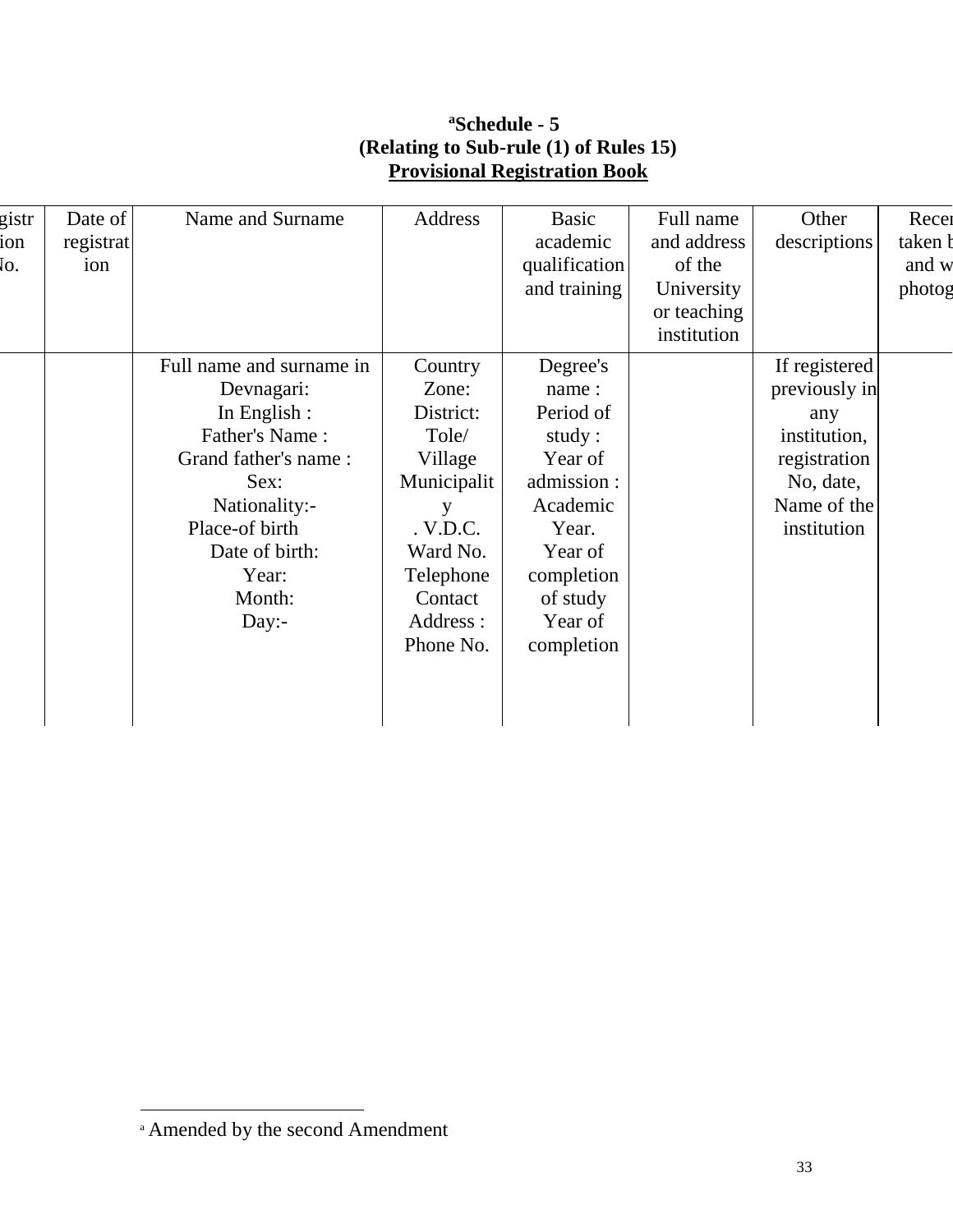|                         | Fax No.<br>P. Bo.No.<br>Name and<br>address of<br>the<br>institution<br>if he is<br>presently<br>serving | of internship:<br>Year and<br>month of<br>acquisition<br>of degree<br>Name of<br>Degree: |             |
|-------------------------|----------------------------------------------------------------------------------------------------------|------------------------------------------------------------------------------------------|-------------|
| Signature of the person | Verifier's Signature                                                                                     | Concerned medical                                                                        | Registrar's |
| filling description     |                                                                                                          | practitioner signature                                                                   | signature   |

……………………….. ………………….. ……………………. …………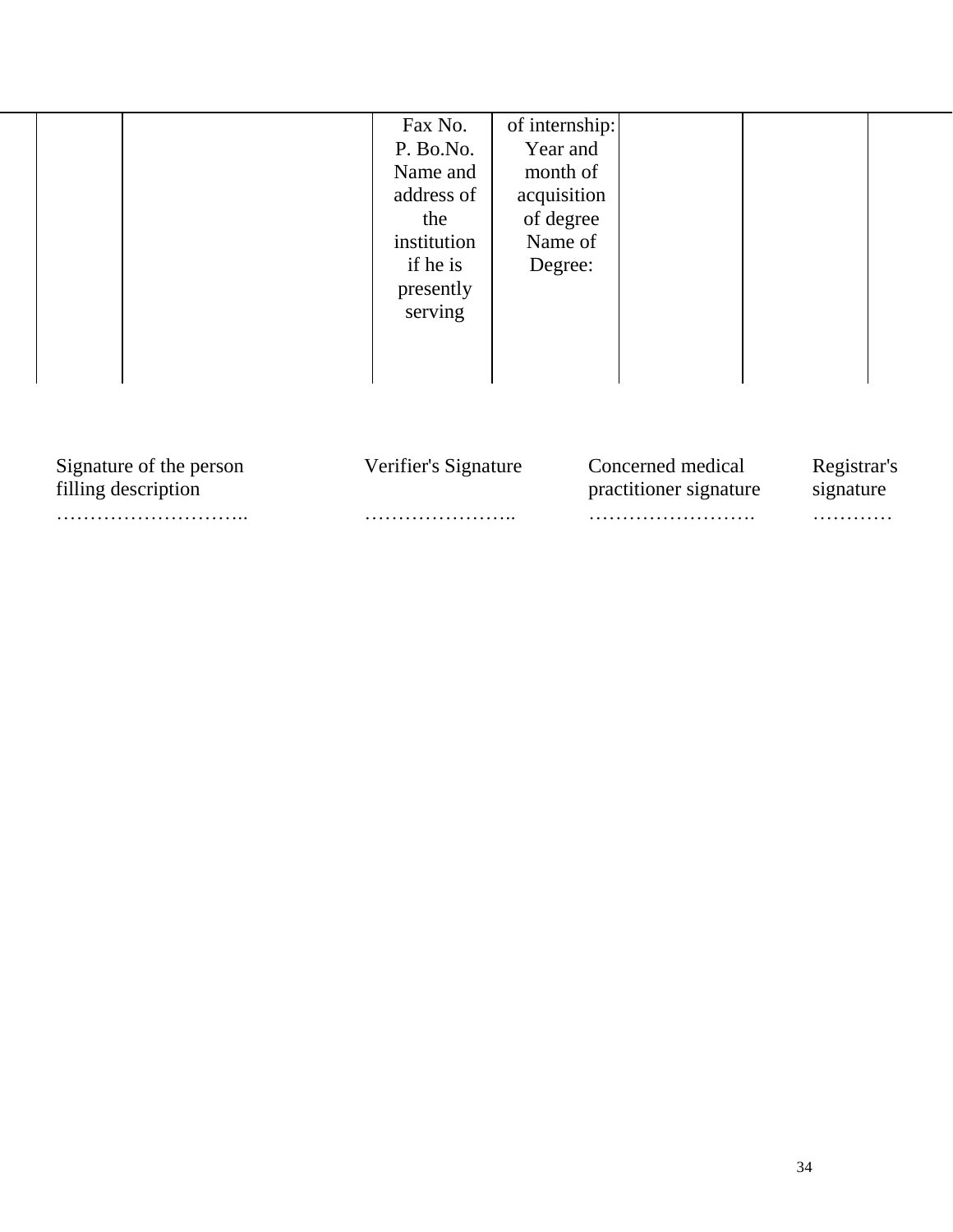## **<sup>a</sup>Schedule - 6 (Relating to Sub-rule (1) of Rules 15) Specialist Registration Book**

| istr     | Date of          | Name and Surname         | Address     | Basic                     | Full name                 | Other         | Re  |
|----------|------------------|--------------------------|-------------|---------------------------|---------------------------|---------------|-----|
| on<br>0. | registrat<br>ion |                          |             | academic<br>qualification | and address<br>of the     | descriptions  | tak |
|          |                  |                          |             | and training              | University<br>or teaching |               | and |
|          |                  |                          |             |                           | institution               |               | ph  |
|          |                  | Full name and surname in | Country     | Basic                     |                           | If registered |     |
|          |                  | Devnagari:               | Zone:       | Degree's                  |                           | previously in |     |
|          |                  | In English :             | District:   | name:                     |                           | any           |     |
|          |                  | Father's Name:           | Tole/       | Period of                 |                           | institution,  |     |
|          |                  | Grand father's name:     | Village     | study:                    |                           | registration  |     |
|          |                  | Sex:                     | Municipalit | Year of                   |                           | No, date,     |     |
|          |                  | Nationality:-            | у           | admission :               |                           | Name of the   |     |
|          |                  | place , of birth :       | V.D.C.      | Academic                  |                           | institution   |     |
|          |                  | Date of birth:           |             | Year                      |                           |               |     |
|          |                  | Year:                    | Ward No.    | Year of                   |                           |               |     |
|          |                  | Month:                   | Telephone   | completion                |                           |               |     |
|          |                  | Day:-                    | Contact     | of study                  |                           |               |     |
|          |                  |                          | Address :   | Year of                   |                           |               |     |
|          |                  |                          |             |                           |                           |               |     |
|          |                  |                          |             |                           |                           |               |     |
|          |                  |                          |             |                           |                           |               |     |

a Amended by the second Amendment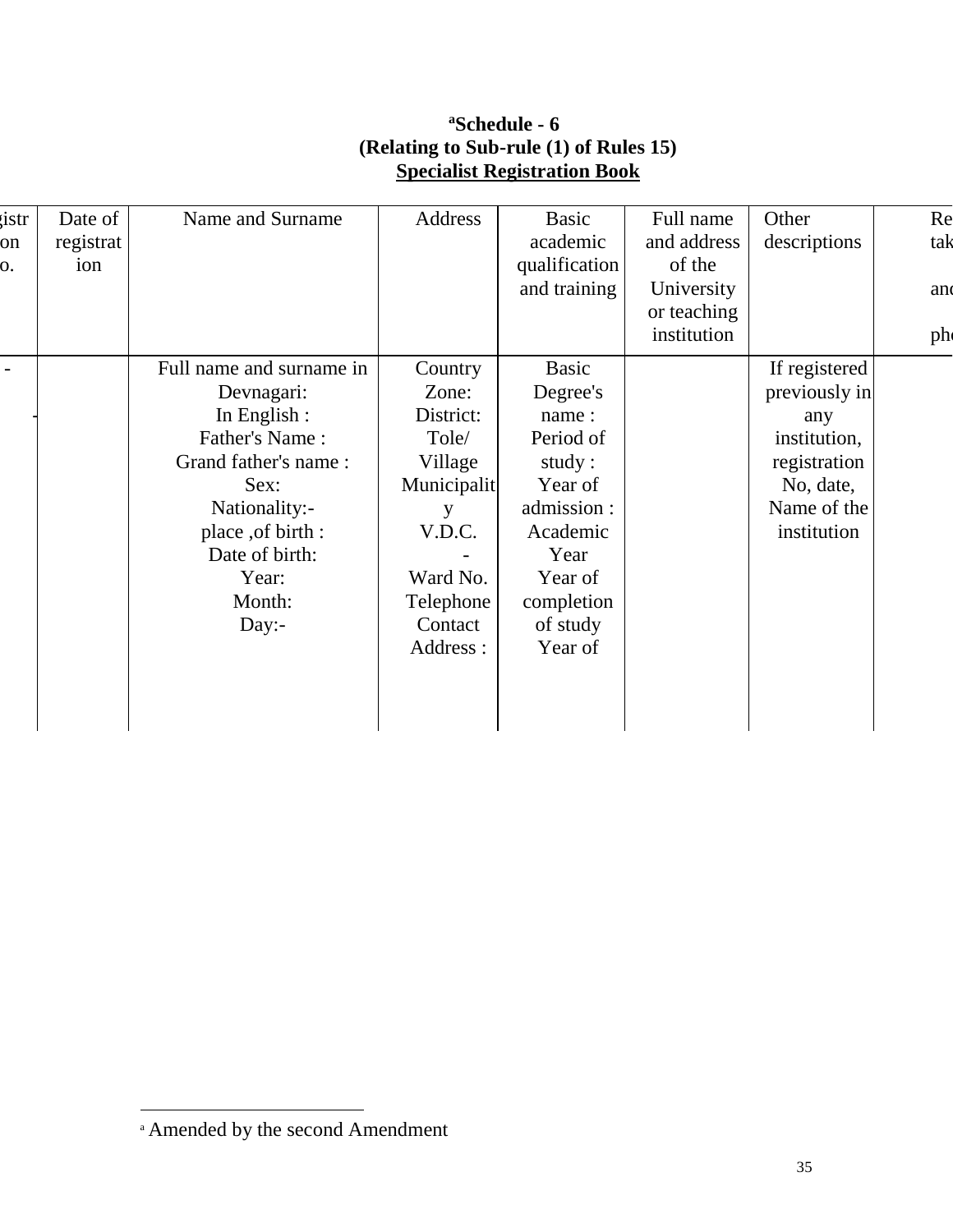|                         | Phone No<br>Fax No   | completion of<br>internship<br>Year and<br>month of<br>acquisition of<br>Special<br>Degree: |                   |             |  |
|-------------------------|----------------------|---------------------------------------------------------------------------------------------|-------------------|-------------|--|
| Signature of the person | Verifier's Signature |                                                                                             | Concerned medical | Registrar's |  |

| Signature of the person | Verifier's Signature | Concerned medical      | Registrar's |
|-------------------------|----------------------|------------------------|-------------|
| filling description     |                      | practitioner signature | signature   |
|                         |                      |                        | .           |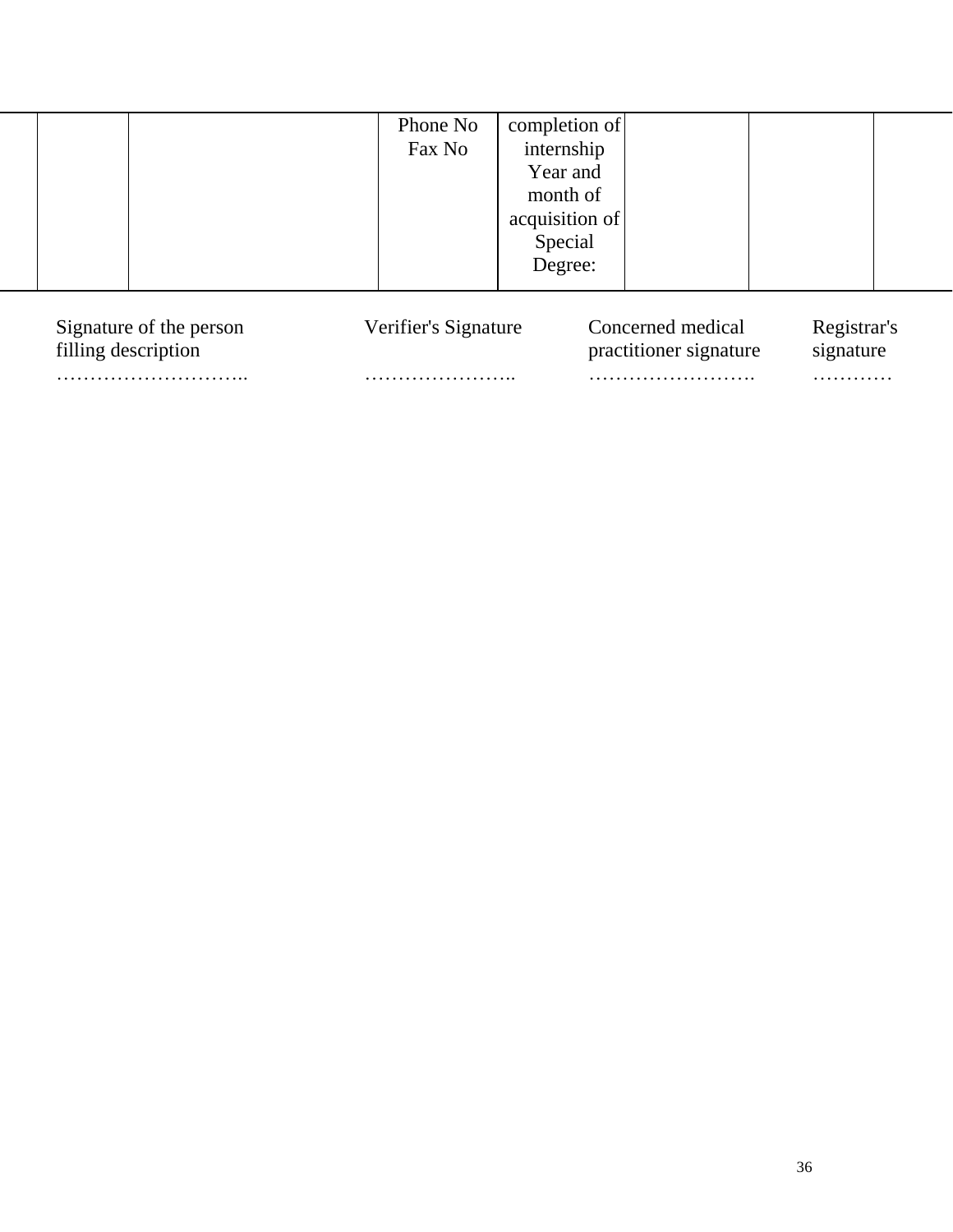#### **<sup>s</sup>Schedule 7**

## **(Relating to Sub-rule (4) of Rule 20b)**

#### **Inspection, Monitoring and Evaluation Report**

Name and address of the Medical College:

Name and address of the operating institution:

Name and Address of the Chief of the operating institution:

Name and Address of the Chief of the medical colleges:

Name and address of the University with which the medical college is affiliated: Objective of the inspection of the medical college:

Description of the physical infrastructures:

- (1) Area of land:
- (2)Educational, administrative and residential building:
- (3) Laboratory, educational materials and equipments of basic science
- (4) Library relating to medical sciences:
- (5) Data 'relating to teaching hospital, and various departments, instrument, equipment and service of the hospital:

Description of the teacher, medical practitioner, instructor, nurse, administrative and other manpower:

Passed percentage in annual examination: No. of student:

<sup>s</sup> Amended by the Third Amendment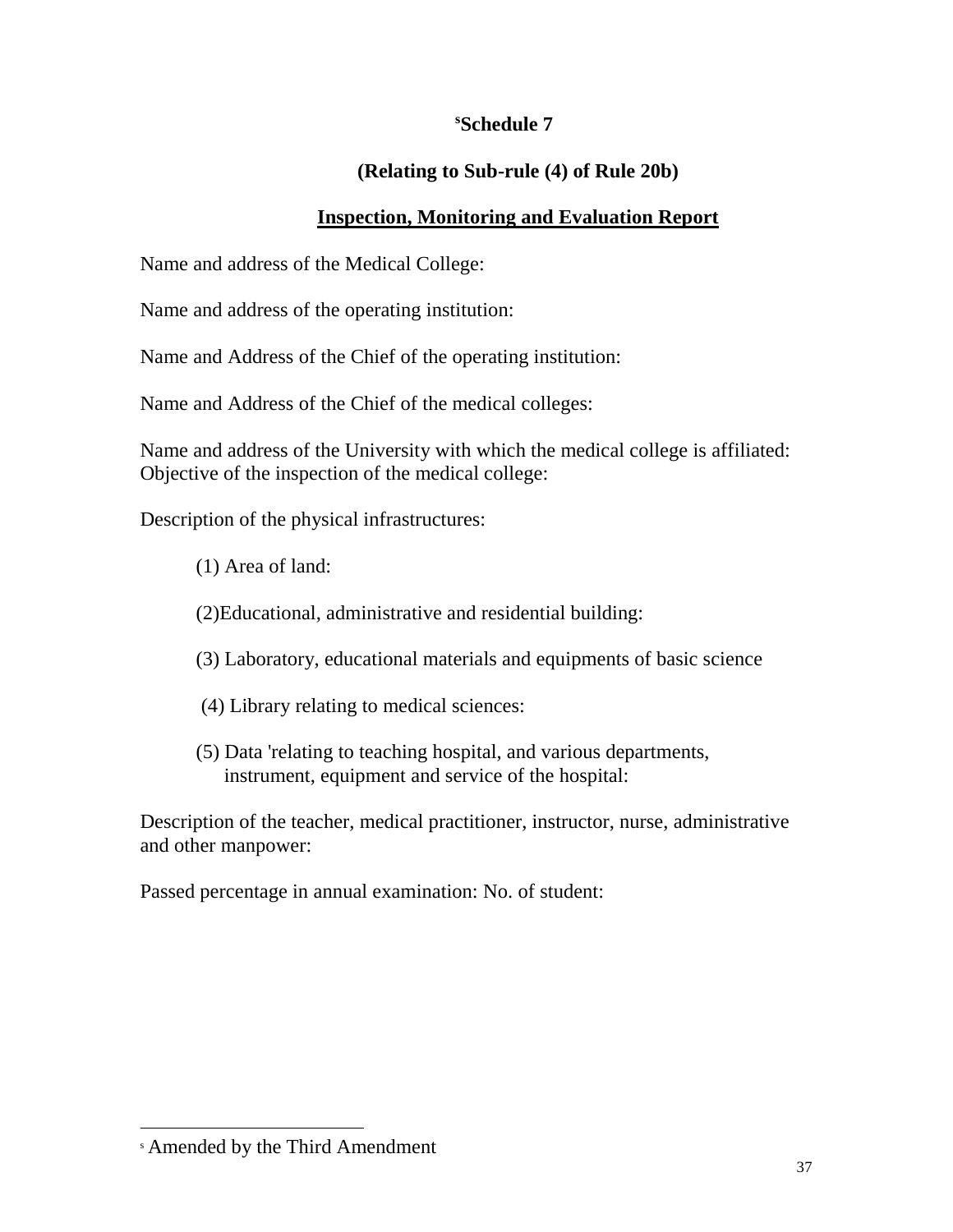Other educational courses conducted:

Physical development and manpower development plan:

Other description:

Findings of the inspection team:

Signature of the members of inspection team:

Date: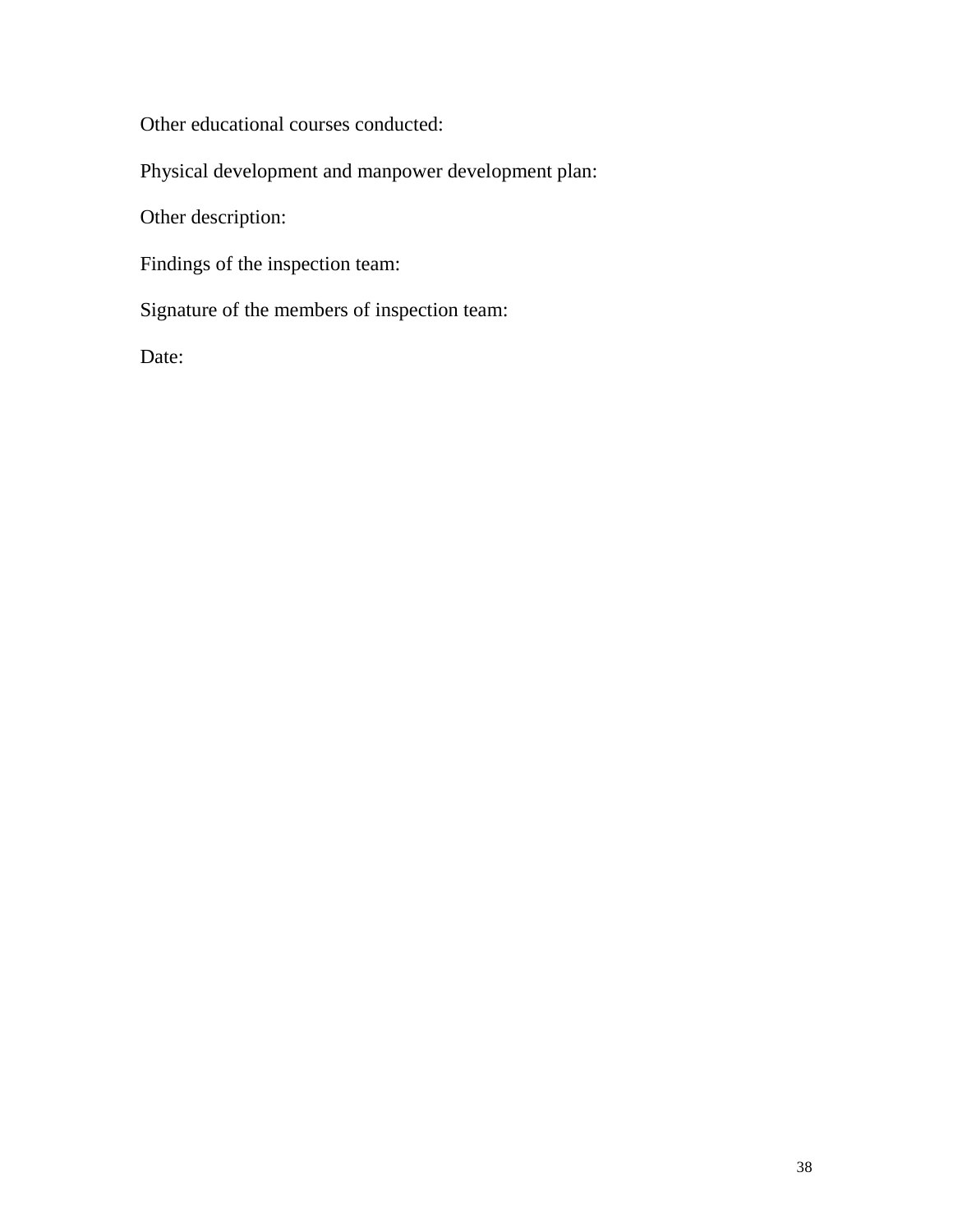## **<sup>a</sup>Schedule – 8**

## **Relating to Sub-rule (5) of Rule 21 f.**

| Regi<br>str<br>ation<br>No. | Date of<br>registrat<br>ion | Name and Surname                                                                                                                                                             | Address                                                                                                                                        | Basic<br>academic<br>qualification<br>and training                                                                                             | Full name<br>and address<br>of the<br>University<br>or teaching<br>institution                                                         | Other<br>descriptions                                                                                            | Rece<br>taken<br>and v<br>photo |
|-----------------------------|-----------------------------|------------------------------------------------------------------------------------------------------------------------------------------------------------------------------|------------------------------------------------------------------------------------------------------------------------------------------------|------------------------------------------------------------------------------------------------------------------------------------------------|----------------------------------------------------------------------------------------------------------------------------------------|------------------------------------------------------------------------------------------------------------------|---------------------------------|
|                             |                             | Full name and surname in<br>Devnagari:<br>In English<br>Sex:<br>Nationality:<br>Passport No.:<br>Visa period :<br>Sex:<br>Nationality:-<br>Place of birth:<br>Date of birth: | Name of the<br>Country:<br>Permanent<br>address:<br>Zone:<br>Recent<br>address :<br>Tole<br>,Village<br>Municipalit<br>у<br>V.D.C.<br>Ward No. | <b>Basic</b><br>Degree's<br>name:<br>Period of<br>study:<br>Year of<br>admission<br>Year of<br>completion<br>of study:<br>Year of start<br>and | Name and<br>address of<br>the<br>institution<br>awarding the<br>degree and<br>name and<br>address of<br>the<br>institution in<br>which | If registered<br>previously in<br>any<br>institution,<br>registration<br>No, date,<br>Name of the<br>institution |                                 |

a Amended by the second Amendment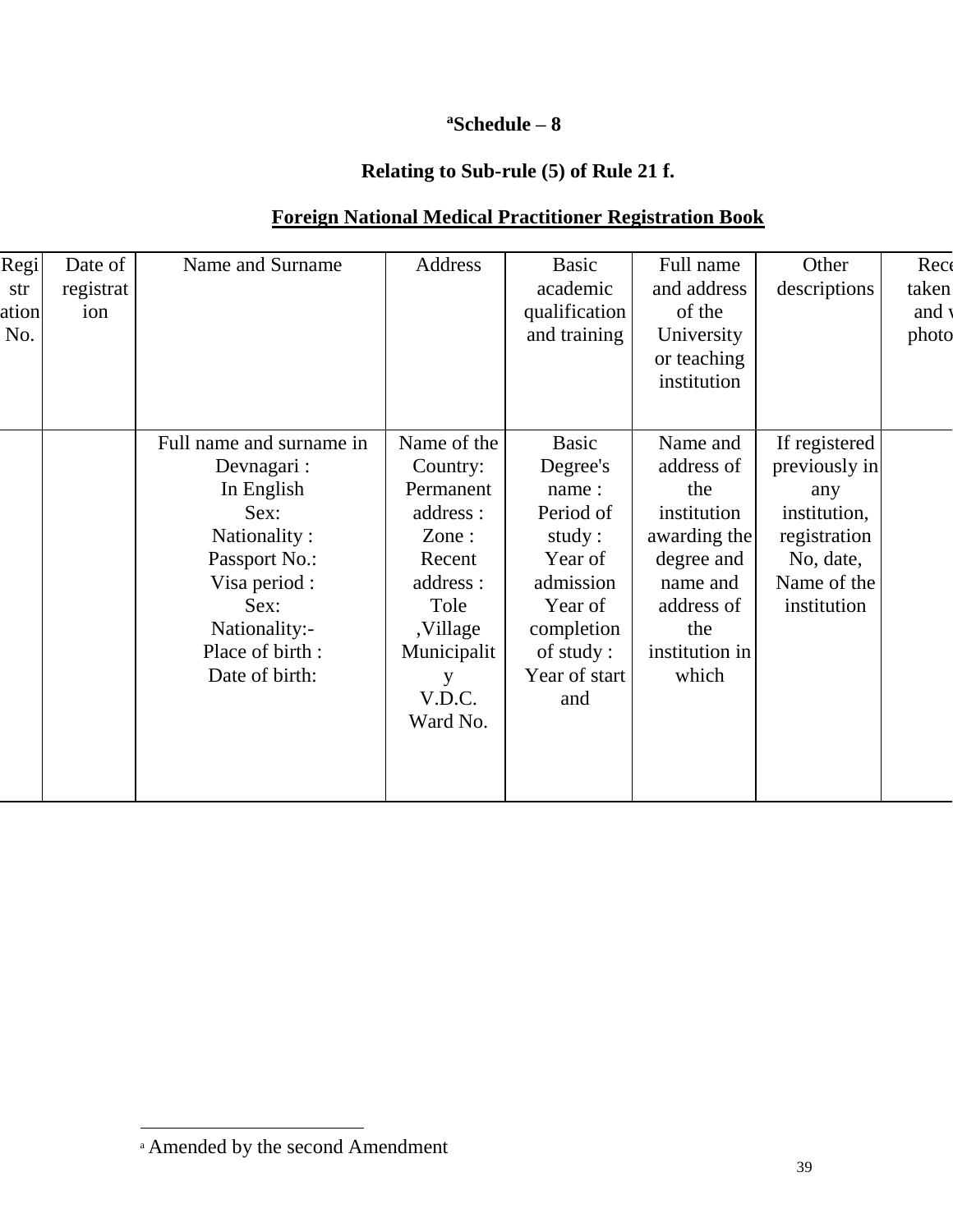| Year:<br>Month:<br>Day:                        | Telephone<br>Contact<br>address<br>Phone No.<br>Fax No.<br>P.Bo.No.<br>Address of<br>the<br>institution -<br>presently<br>served | completion<br>of internship<br>Year and<br>month of<br>acquisition<br>of degree<br>If special<br>honors has<br>been<br>obtained,<br>name of such<br>honors:<br>If any<br>training<br>relating to<br>medical<br>profession<br>has been<br>obtained<br>name of such<br>training:<br>Name<br>address of<br>the<br>institution | internship<br>was<br>completed              |                          |
|------------------------------------------------|----------------------------------------------------------------------------------------------------------------------------------|----------------------------------------------------------------------------------------------------------------------------------------------------------------------------------------------------------------------------------------------------------------------------------------------------------------------------|---------------------------------------------|--------------------------|
|                                                |                                                                                                                                  | providing<br>such<br>training.                                                                                                                                                                                                                                                                                             |                                             |                          |
| Signature of the person<br>filling description | Verifier's Signature                                                                                                             |                                                                                                                                                                                                                                                                                                                            | Concerned medical<br>practitioner signature | Registrar's<br>signature |

……………………….. ………………….. ……………………. …………